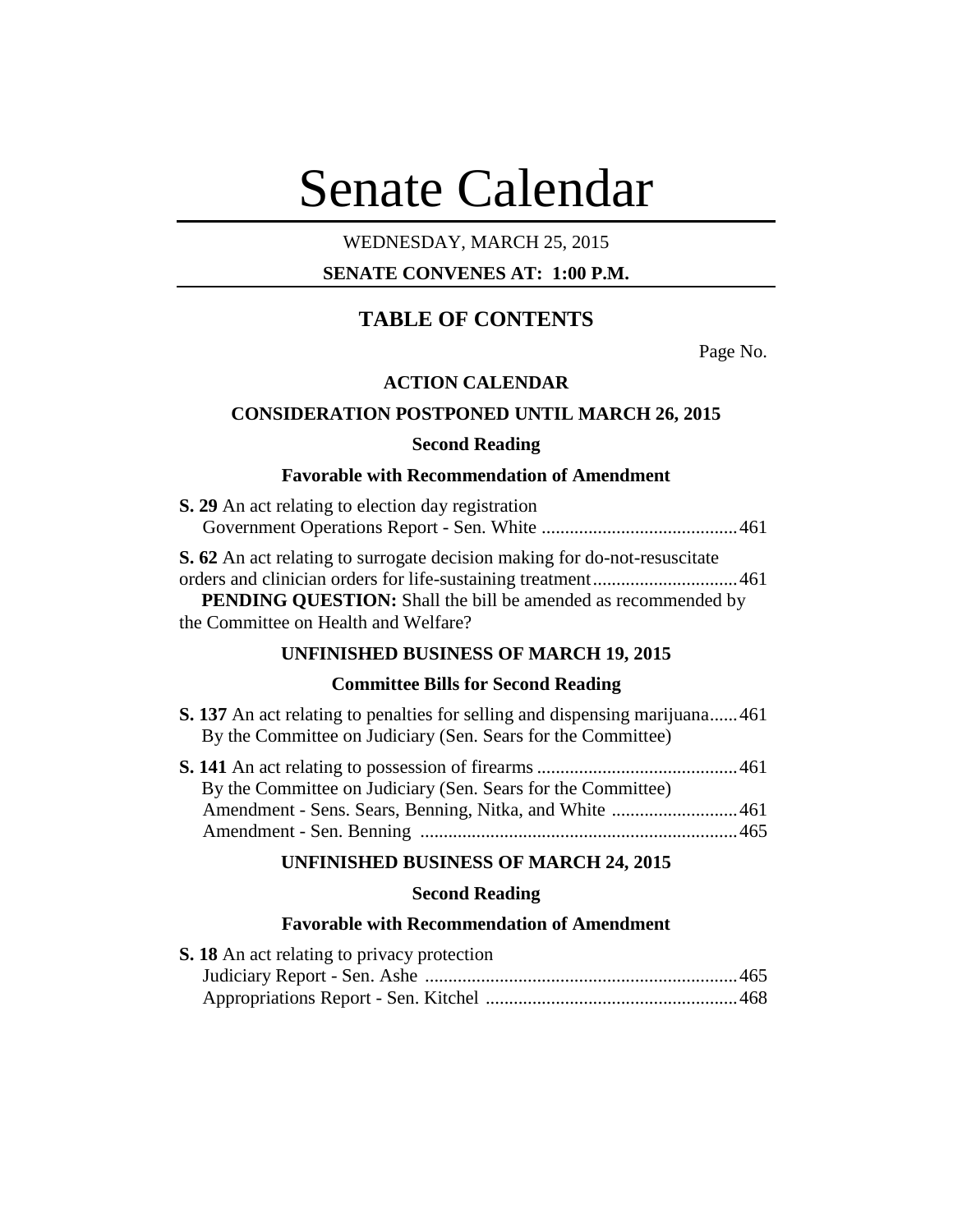# **NEW BUSINESS**

# **Third Reading**

| S. 60 An act relating to payment for medical examinations for victims of                                                                   |  |
|--------------------------------------------------------------------------------------------------------------------------------------------|--|
| <b>J.R.H. 5</b> Joint resolution urging the Federal Communications<br>Commission to adopt the new net neutrality rules as Commission Chair |  |

# **Committee Bill for Second Reading**

# **Favorable with Recommendation of Amendment**

| <b>S. 139</b> An act relating to pharmacy benefit managers, hospital observation |  |
|----------------------------------------------------------------------------------|--|
|                                                                                  |  |
| By the Committee on Health and Welfare (Sen. Pollina for the Committee)          |  |
|                                                                                  |  |
|                                                                                  |  |

# **Second Reading**

# **Favorable with Recommendation of Amendment**

| <b>S.</b> 42 An act relating to the substance abuse system of care                                       |  |
|----------------------------------------------------------------------------------------------------------|--|
|                                                                                                          |  |
|                                                                                                          |  |
| <b>S. 102</b> An act relating to forfeiture of property associated with an animal<br>fighting exhibition |  |
|                                                                                                          |  |
|                                                                                                          |  |
| <b>Joint Resolution For Action</b>                                                                       |  |
|                                                                                                          |  |
| <b>NOTICE CALENDAR</b>                                                                                   |  |

# **Second Reading**

# **Favorable with Proposal of Amendment**

| <b>H. 240</b> An act relating to miscellaneous technical corrections to laws |  |
|------------------------------------------------------------------------------|--|
| governing motor vehicles, motorboats, and other vehicles                     |  |
|                                                                              |  |

# **ORDERED TO LIE**

**S. 133** An act relating to an employee's use of benefits ...............................493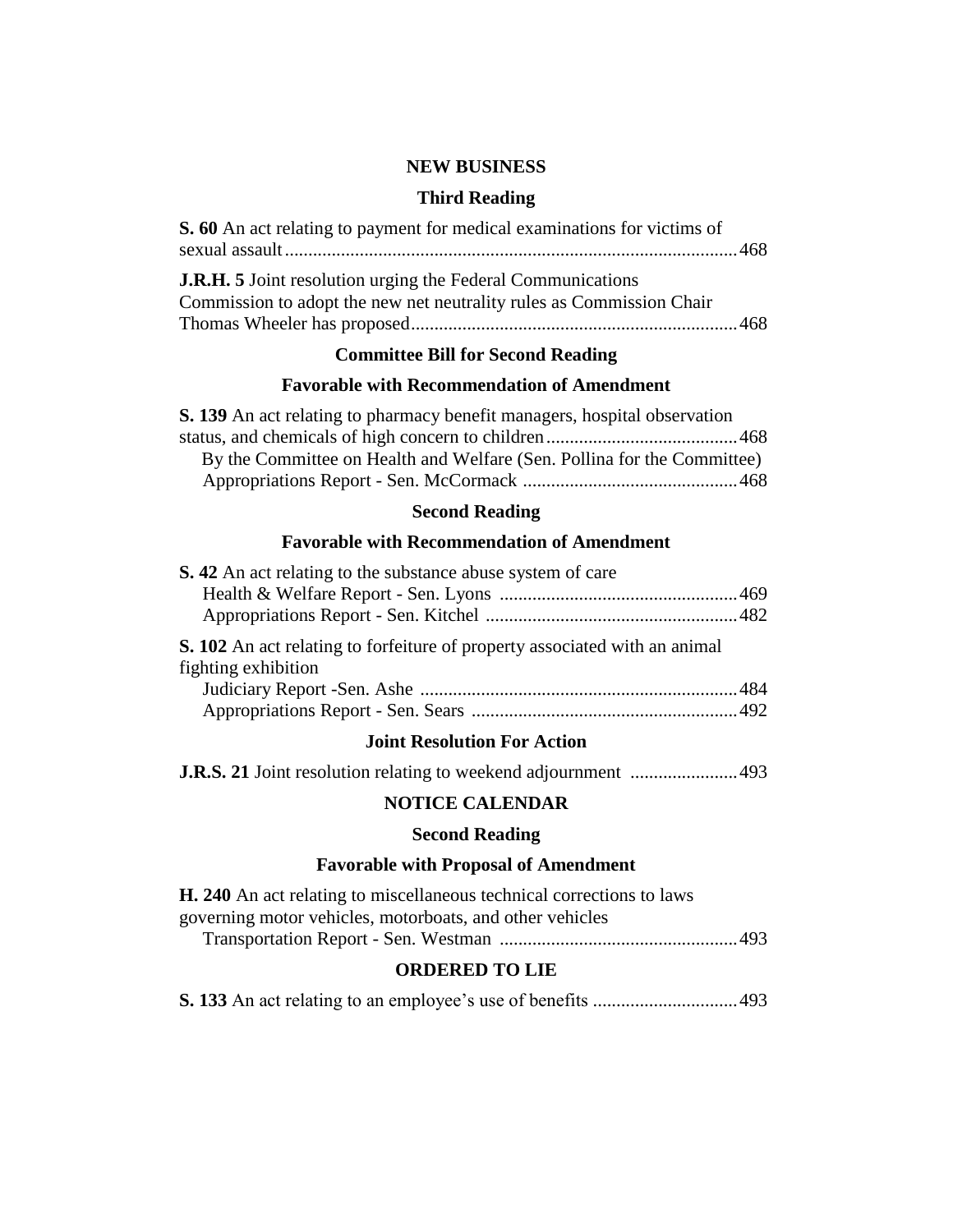# **ORDERS OF THE DAY**

#### **ACTION CALENDAR**

#### **CONSIDERATION POSTPONED UNTIL MARCH 26, 2015**

#### **Second Reading**

#### **Favorable with Recommendation of Amendment**

#### **S. 29.**

An act relating to election day registration.

# **Reported favorably with recommendation of amendment by Senator White for the Committee on Government Operations.**

(For text of report of the Committee on Government Operations, see Senate Calendar for March 18, 2015 page 340)

#### **S. 62.**

An act relating to surrogate decision making for do-not-resuscitate orders and clinician orders for life-sustaining treatment.

**PENDING QUESTION:** Shall the bill be amended as recommended by the Committee on Health and Welfare?

(For text of recommendation of amendment see Senate Journal for March 19, 2015, page 259)

#### **UNFINISHED BUSINESS OF THURSDAY, MARCH 19, 2015**

## **Committee Bills for Second Reading**

# **S. 137.**

An act relating to penalties for selling and dispensing marijuana.

#### **By the Committee on Judiciary. (Senator Sears for the Committee.)**

# **S. 141.**

An act relating to possession of firearms.

**By the Committee on Judiciary. (Senator Sears for the Committee.)**

# **Amendment to S. 141 to be offered by Senators Sears, Benning, Nitka, and White**

Senators Sears, Benning, Nitka, and White move to amend the bill as follows: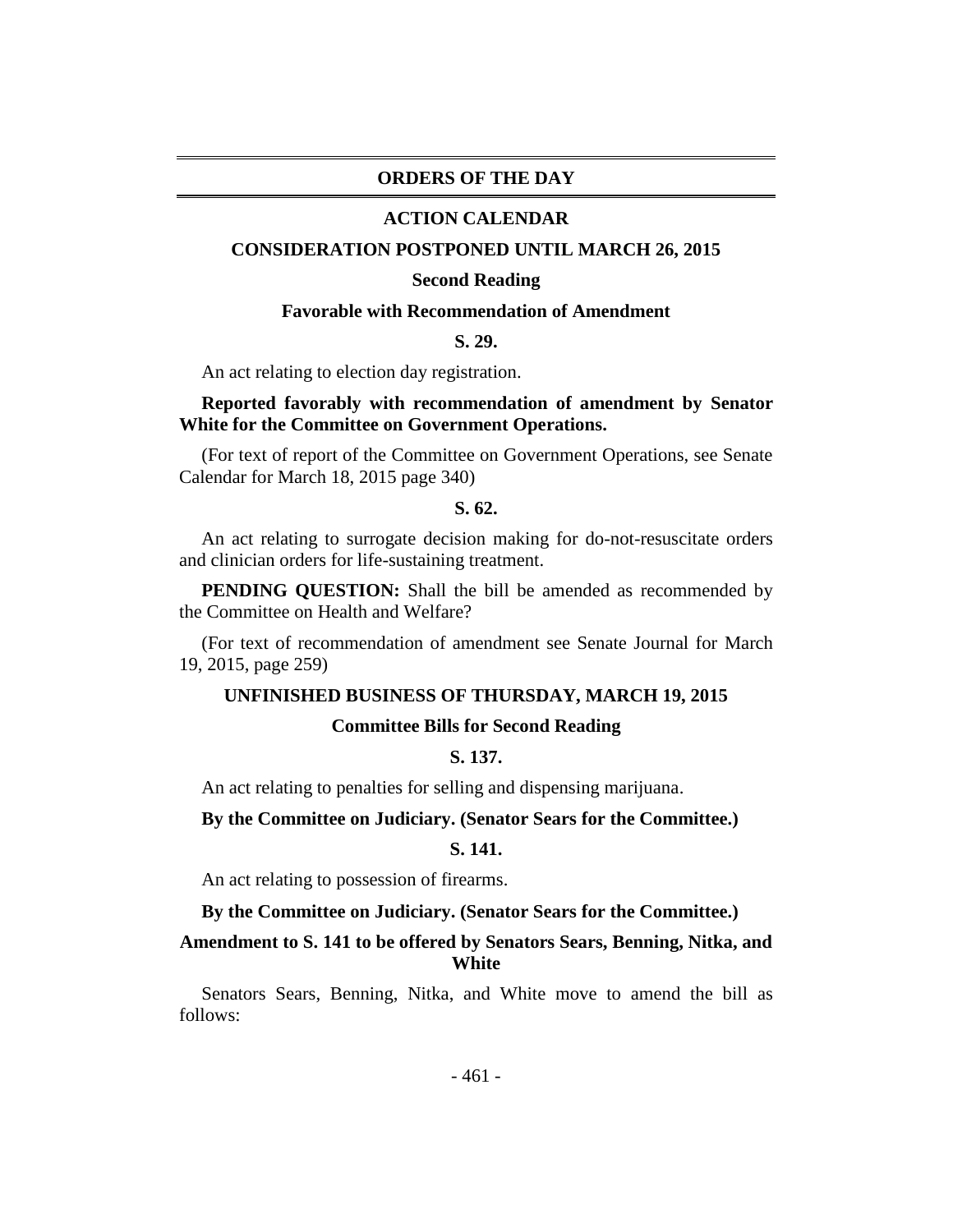First: By striking out Sec. 4 in its entirety and inserting in lieu thereof a new Sec. 4 to read as follows:

Sec. 4. 13 V.S.A. § 4824 is added to read:

# § 4824. REPORTING; NATIONAL INSTANT CRIMINAL BACKGROUND CHECK SYSTEM

(a) If the Court finds that a person is a person in need of treatment pursuant to section 4822 of this title, the Court Administrator shall within 48 hours report the name of the person subject to the order to the National Instant Criminal Background Check System, established by Section 103 of the Brady Handgun Violence Prevention Act of 1993. The report shall include only information sufficient to identify the person, the reason for the report, and a statement that the report is made in accordance with  $18$  U.S.C.  $\S$  922(g)(4).

(b) A report required by this section shall be submitted notwithstanding 18 V.S.A. § 7103 or any other provision of law.

(c) A report required by this section is confidential and exempt from public inspection and copying under the Public Records Act except as provided in subsection (d) of this section. The report shall not be used for any purpose other than for submission to the National Instant Criminal Background Check System pursuant to this section, where it may be used for any purpose permitted by federal law, including in connection with the issuance of a firearm-related permit or license.

(d) A copy of the report required by this section shall be provided to the person who is the subject of the report. The report shall include written notice to the person who is the subject of the report that the person is not thereafter permitted to possess a firearm.

Second: By striking out Sec. 6 in its entirety and inserting in lieu thereof a new Sec. 6 to read as follows:

Sec. 6. 18 V.S.A. § 7617a is added to read:

# § 7617a. REPORTING; NATIONAL INSTANT CRIMINAL BACKGROUND CHECK SYSTEM

(a) If the Court issues a hospitalization order pursuant to subdivision  $7617(b)(1)$  or (2) of this title or a nonhospitalization order pursuant to subdivision 7617(b)(3), the Court Administrator shall within 48 hours report the name of the person subject to the order to the National Instant Criminal Background Check System, established by Section 103 of the Brady Handgun Violence Prevention Act of 1993. The report shall include only information sufficient to identify the person, the reason for the report, and a statement that the report is made in accordance with 18 U.S.C.  $\S 922(g)(4)$ .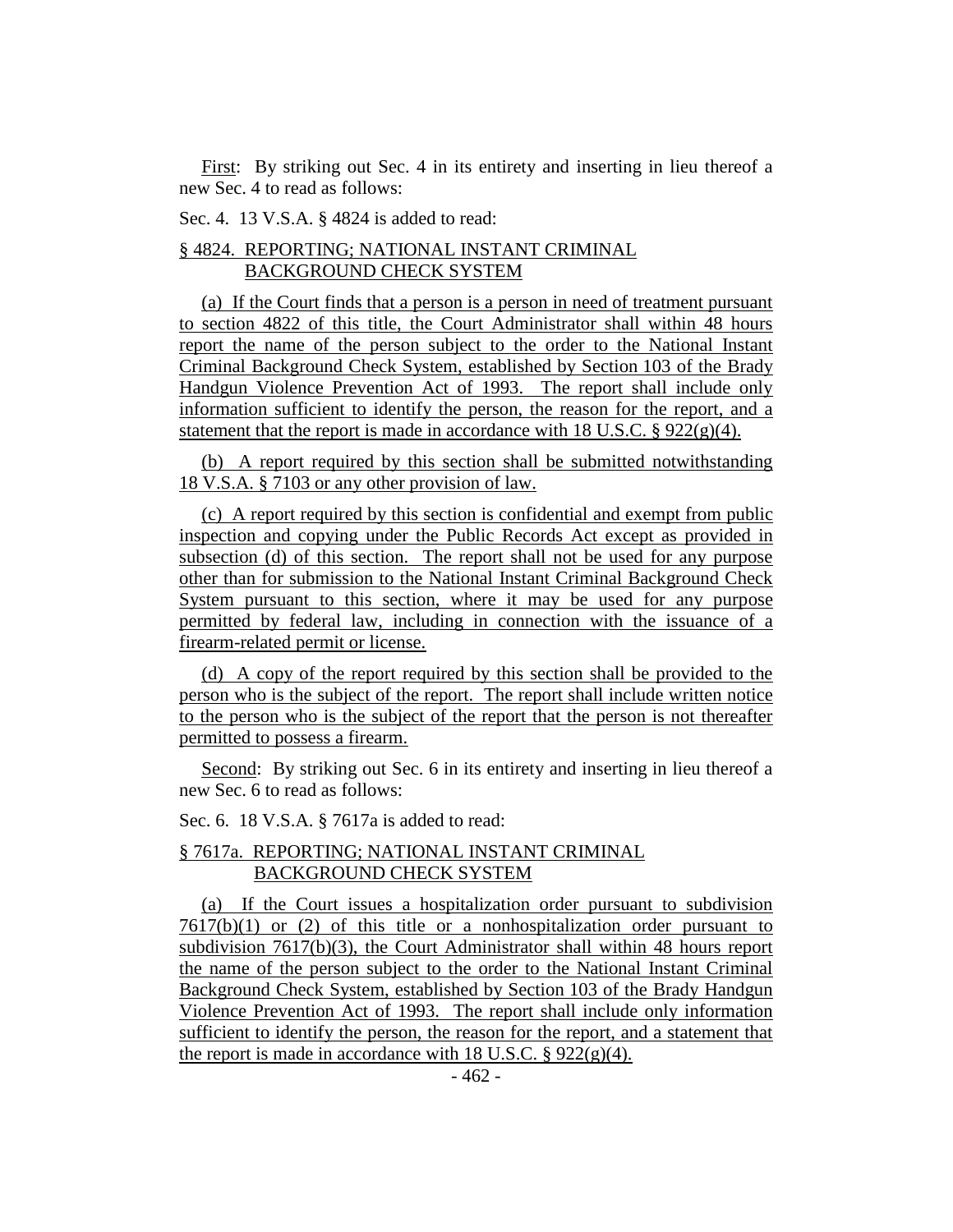(b) A report required by this section shall be submitted notwithstanding 18 V.S.A. § 7103 of this title or any other provision of law.

(c) A report required by this section is confidential and exempt from public inspection and copying under the Public Records Act except as provided in subsection (d) of this section. The report shall not be used for any purpose other than for submission to the National Instant Criminal Background Check System pursuant to this section, where it may be used for any purpose permitted by federal law, including in connection with the issuance of a firearm-related permit or license.

(d) A copy of the report required by this section shall be provided to the person who is the subject of the report. The report shall include written notice to the person who is the subject of the report that the person is not thereafter permitted to possess a firearm.

Third: By striking out Sec. 7 in its entirety and inserting in lieu thereof a new Sec. 7 to read as follows:

Sec. 7. 13 V.S.A. § 4825 is added to read:

# § 4825. PERSONS PROHIBITED BY FEDERAL LAW FROM POSSESSING FIREARMS DUE TO MENTAL ILLNESS; PETITION FOR RELIEF FROM DISABILITY

(a) A person who is prohibited from possessing firearms by 18 U.S.C.  $\S 922(g)(4)$  may petition the Court for an order that the person be relieved from the firearms disability imposed by that section. The petitioner shall provide notice of the petition to the State's Attorney or the Attorney General, who shall be the respondent in the matter.

(b) In determining a petition filed under this section, the Court shall consider:

(1) the circumstances regarding the firearms disabilities imposed on the person by 18 U.S.C.  $\S 922(g)(4)$ ;

(2) the petitioner's record, including his or her mental health and criminal history records; and

(3) the petitioner's reputation, as demonstrated by character witness statements, testimony, or other character evidence.

(c)(1) The Court shall grant a petition filed under this section if it finds that the petitioner has demonstrated by a preponderance of the evidence that:

(A) at least 18 months have elapsed since the date that the person was last in the custody of the Department of Mental Health; and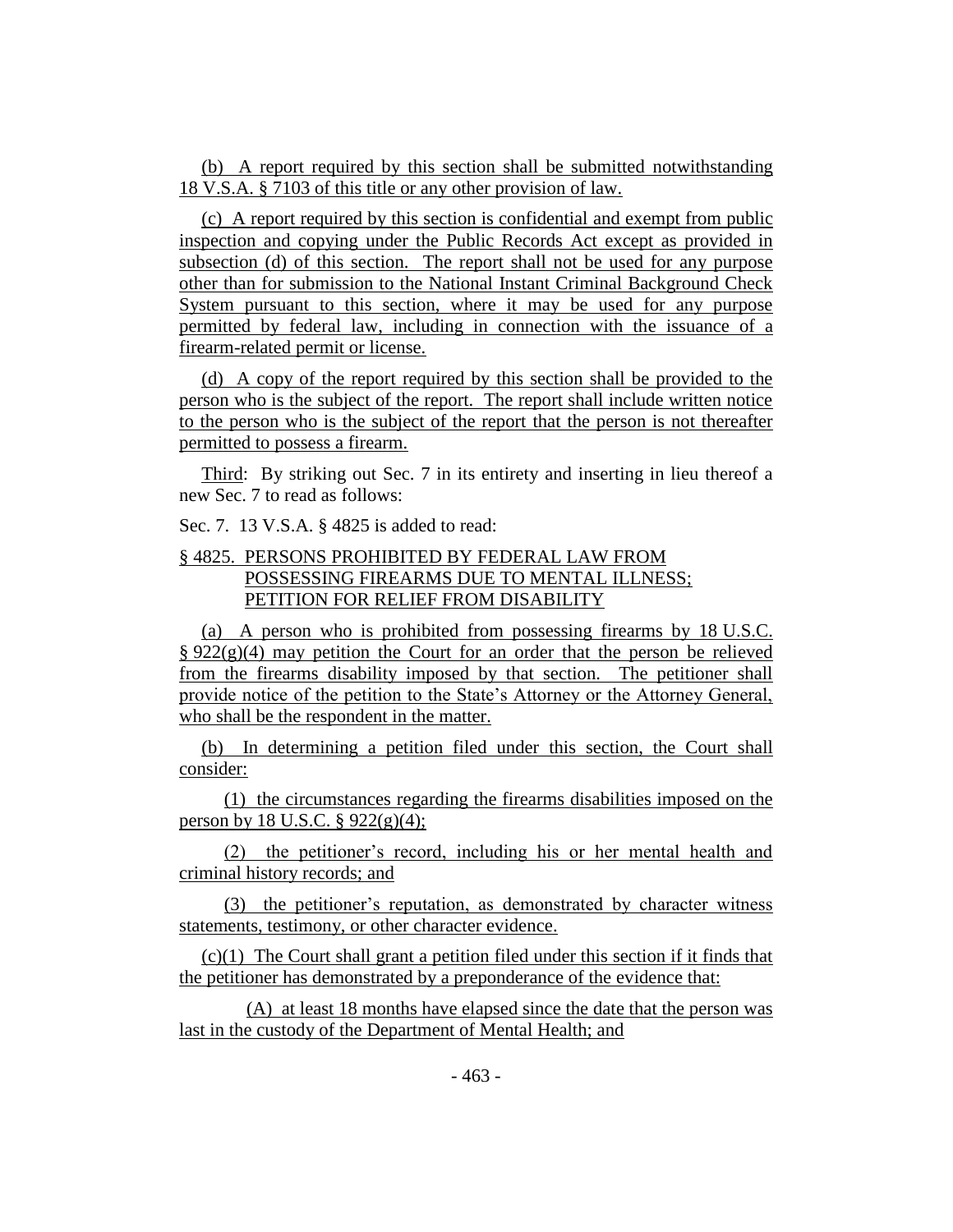(B) the person is no longer a person in need of treatment as defined in 18 V.S.A. § 7101(17).

(2) As the terms are used in this subsection, a finding that the person is no longer a person in need of treatment shall also mean that granting the relief will not be contrary to the public interest.

(d) If a petition filed under this section is granted, the Court shall enter an order declaring that the basis under which the person was prohibited from possessing firearms by 18 U.S.C.  $\S 922(g)(4)$  no longer applies. The Court shall inform the Federal Bureau of Investigation, the U.S. Attorney General, and the National Instant Criminal Background Check System of its decision.

(e) If the Court denies the petition, the petitioner may appeal the denial to the Vermont Supreme Court. The appeal shall be on the record, and the Supreme Court may review the record de novo.

(f) If the Court denies a petition filed under this section, no further petition shall be filed by the person until at least one year after the order of the trial court, or of the Supreme Court if an appeal is taken, becomes final.

(g) At the time a petition is filed pursuant to this chapter, the respondent shall give notice of the petition to any victim of the offense who is known to the respondent. The victim shall have the right to offer the respondent a statement prior to any stipulation or to offer the Court a statement. The disposition of the petition shall not be unnecessarily delayed pending receipt of a victim's statement. The respondent's inability to locate a victim after a reasonable effort has been made shall not be a bar to granting a petition.

(h) As used in this section, "reasonable effort" means attempting to contact the victim by first class mail at the victim's last known address and by telephone at the victim's last known telephone number.

Fourth: By striking out Sec. 8 in its entirety and inserting in lieu thereof a new Sec. 8 to read as follows:

# Sec. 8. REPORTING; DEPARTMENT OF MENTAL HEALTH; COURT ADMINISTRATOR

(a) The Department of Mental Health shall report to the Court Administrator on or before October 1, 2015 the names of all persons under the custody of the Department who on that date are subject to a hospitalization order issued pursuant to 18 V.S.A. § 7617(b)(1) or (2), a nonhospitalization order issued pursuant to 18 V.S.A. § 7617(b)(3), or an order that a person is a person in need of treatment pursuant to 13 V.S.A. § 4822. The Court Administrator shall report the names provided pursuant to this section to the National Instant Criminal Background Check System, established by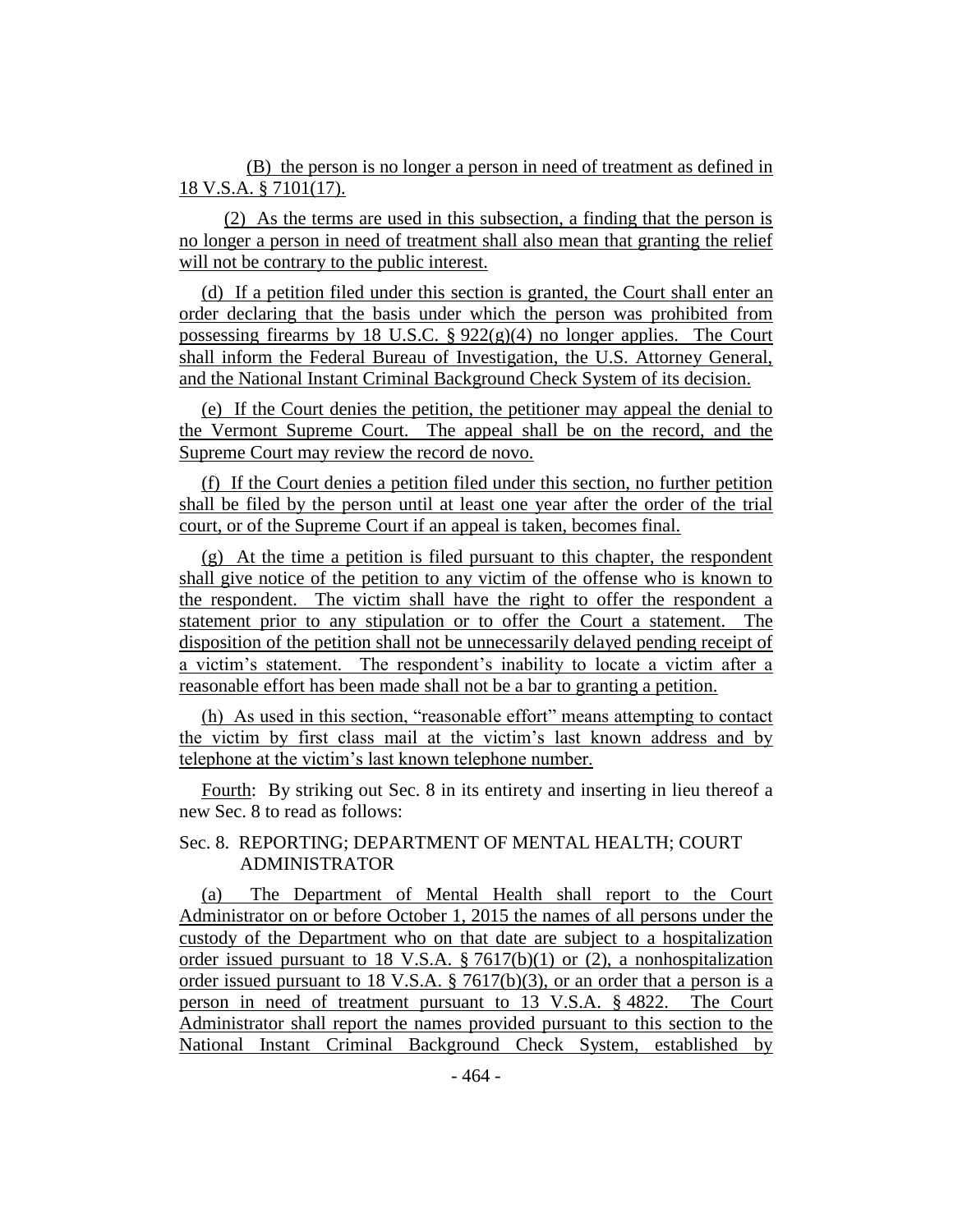Section 103 of the Brady Handgun Violence Prevention Act of 1993. The report shall include only information sufficient to identify the person, the reason for the report, and a statement that the report is made in accordance with 18 U.S.C.  $\S$  922(g)(4).

(b) Reports required by this section shall be submitted notwithstanding 18 V.S.A. § 7103 or any other provision of law.

(c) A report required by this section is confidential and exempt from public inspection and copying under the Public Records Act except as provided in subsection (d) of this section. The report shall not be used for any purpose other than for submission to the National Instant Criminal Background Check System pursuant to this section, where it may be used for any purpose permitted by federal law, including in connection with the issuance of a firearm-related permit or license.

(d) A copy of the report required by this section shall be provided to the person who is the subject of the report. The report shall include written notice to the person who is the subject of the report that the person is not thereafter permitted to possess a firearm.

## **Amendment to S. 141 to be offered by Senator Benning**

Senator Benning moves to amend the bill in Sec. 7, 13 V.S.A. § 4825, by striking out subsection (c) in its entirety and inserting in lieu thereof a new subsection (c) to read as follows:

(c)(1) The Court shall grant a petition filed under this section if it finds that the petitioner has demonstrated by a preponderance of the evidence that the person is no longer a person in need of treatment as defined in 18 V.S.A. § 7101(17).

(2) As the terms are used in this subsection, a finding that the person is no longer a person in need of treatment shall also mean that granting the relief will not be contrary to the public interest.

## **UNFINISHED BUSINESS OF TUESDAY, MARCH 24, 2015**

# **Second Reading**

#### **Favorable with Recommendation of Amendment**

# **S. 18.**

An act relating to privacy protection.

**Reported favorably with recommendation of amendment by Senator Ashe for the Committee on Judiciary.**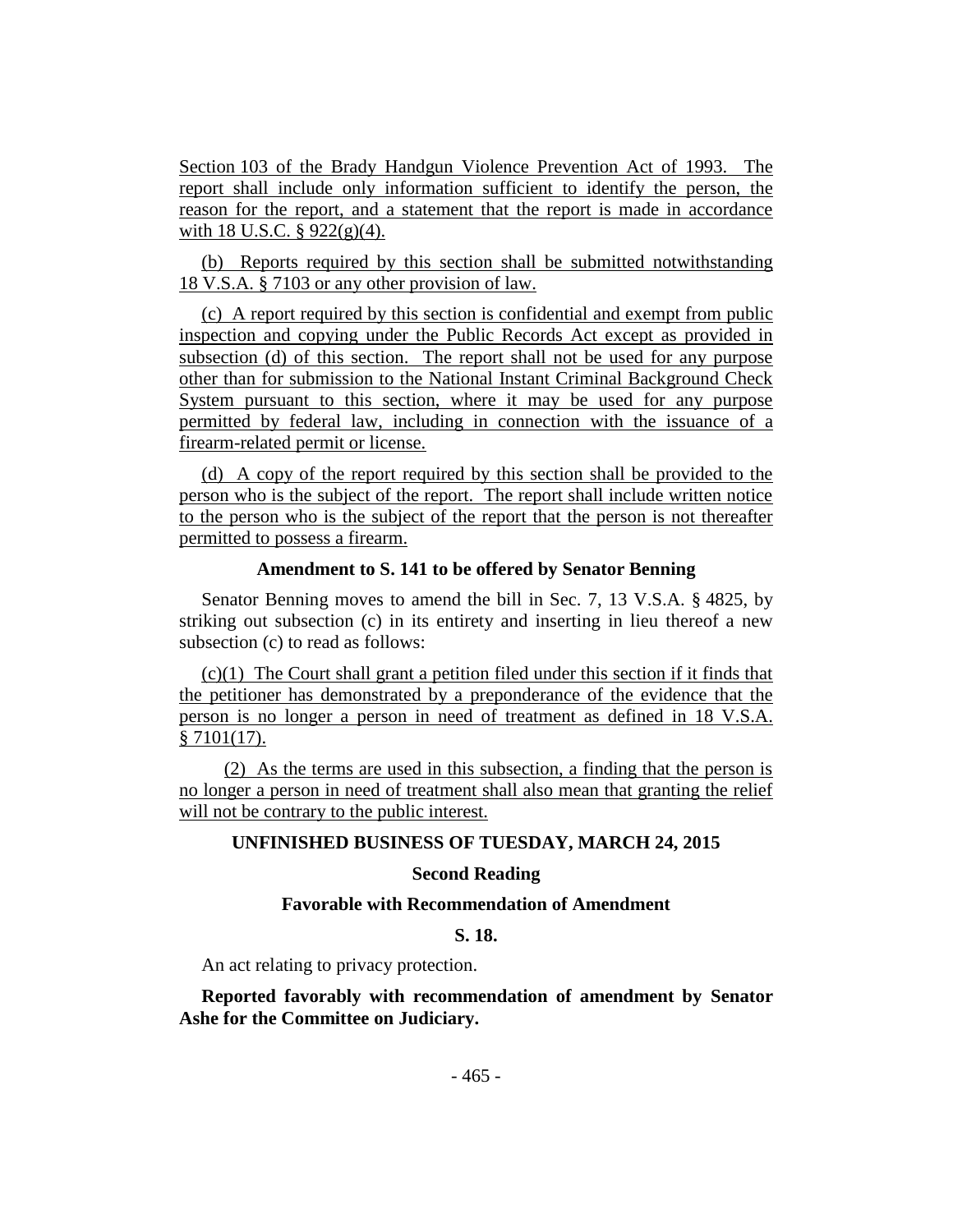The Committee recommends that the bill be amended by striking out all after the enacting clause and inserting in lieu thereof the following:

Sec. 1. SPECIAL COMMITTEE ON PRIVACY IN VERMONT

(a) Creation. There is created a Special Committee on Privacy in Vermont to study issues related to the privacy of Vermonters.

(b) Membership, consulting.

(1) The Committee shall be composed of the following members:

(A) the Chair of the Senate Committee on Judiciary;

(B) the Chair of the House Committee on Judiciary;

(C) four current members of the Senate, who shall be members of the Senate Committee on Judiciary, appointed by the Committee on Committees;

(D) four current members of the House of Representatives, who shall be members of the House Committee on Judiciary, appointed by the Speaker of the House.

(2) The Committee shall consult with:

(A) The Attorney General.

(B) The American Civil Liberties Union of Vermont.

(C) The Department of State's Attorneys and Sheriffs.

(D) The Vermont Bankers Association.

(E) The Department of Financial Regulation.

(F) The Defender General.

(G) The Agency of Commerce and Community Development.

(H) The Vermont Retail and Grocers Association.

(I) Any other party whom the Committee determines would be of assistance.

(c) Duties. The Committee shall evaluate privacy issues affecting Vermonters in the areas of commerce, law enforcement, and health care, and shall examine the manner in which the laws of this State can be improved to enhance the privacy of Vermonters. The Committee shall consider:

(1) the use of drones by public agencies and private commercial entities;

(2) how commercial enterprises collect and use data about consumers;

(3) appropriate access to personal medical records;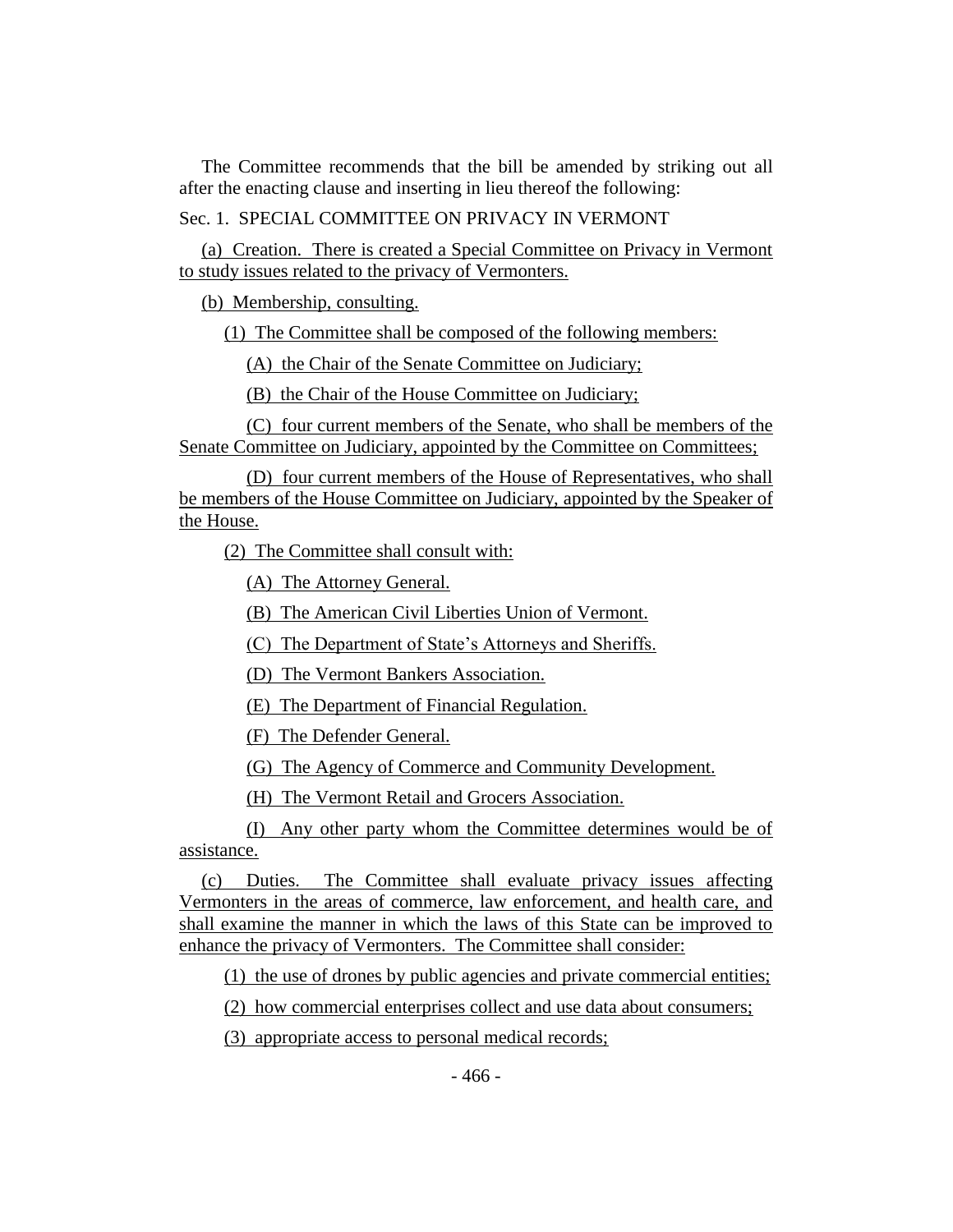(4) the ability of a criminal defendant to access data from any law enforcement data set that would assist his or her defense;

(5) the collection of customer and user data by companies providing electronic communication services;

(6) the appropriate retention period for data collected by automated license plate readers, and who should be able to access the data; and

(7) any other issues related to privacy identified by the Committee.

(d) Staffing. The Committee shall have the assistance of all relevant State agencies, the Office of the Legislative Council, and the Joint Fiscal Office.

(e) Meetings.

(1) The Chairs of the Senate and House Committees on Judiciary shall serve as co-chairs of the Committee.

(2)(A) A majority of members of the Committee shall be physically present at the same location to constitute a quorum.

(B) A member may vote only if physically present at the meeting location.

(C) The Committee may take action only if there is both a quorum and a majority vote of all members of the Committee.

(3) The Committee may meet up to six times, at least one of which shall be a public hearing, and shall cease to exist on January 1, 2016.

(f) Report. The Committee shall report any proposed legislation to the House and Senate Committees on Judiciary on or before December 15, 2015.

(g) Reimbursement. For attendance at meetings during adjournment of the General Assembly, members of the Committee shall be entitled to compensation and reimbursement for expenses as provided in 2 V.S.A. § 406.

Sec. 2. 2013 Acts and Resolves No. 69, Sec. 3 is amended to read:

Sec. 3. EFFECTIVE DATE AND SUNSET

(a) This act shall take effect on July 1, 2013.

(b) Secs. 1–2 of this act, 23 V.S.A. §§ 1607 and 1608, shall be repealed on July 1, 2015 2016.

Sec. 3. EFFECTIVE DATE

This act shall take effect on passage.

(Committee vote: 5-0-0)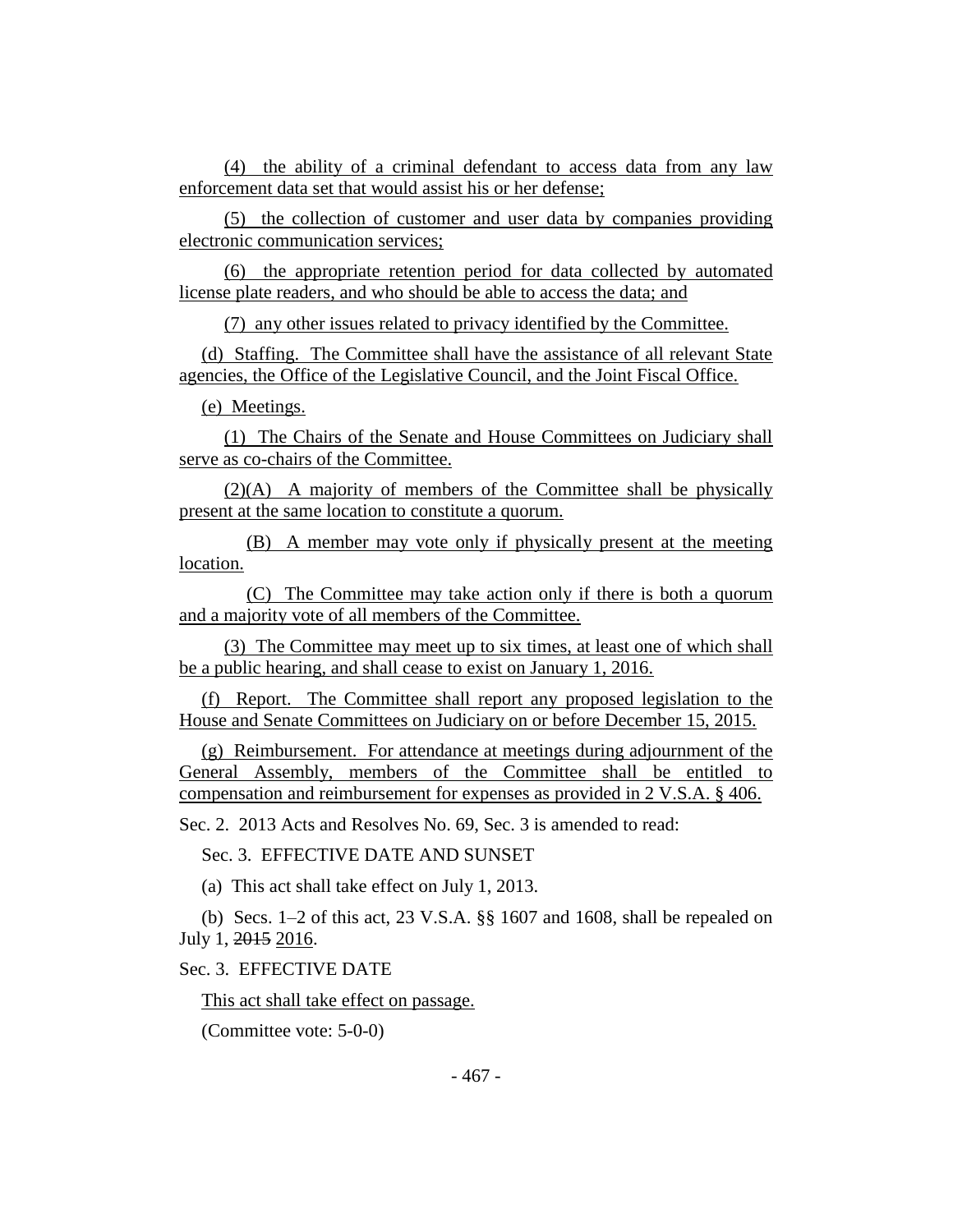# **Reported favorably with recommendation of amendment by Senator Kitchel for the Committee on Appropriations.**

The Committee recommends that the bill be amended as recommended by the Committee on Judiciary with the following amendment thereto:

By striking out Sec. 1 in its entirety.

And by renumbering the remaining sections to be numerically correct.

(Committee vote: 7-0-0)

# **NEW BUSINESS**

#### **Third Reading**

#### **S. 60.**

An act relating to payment for medical examinations for victims of sexual assault.

# **J.R.H. 5.**

Joint resolution urging the Federal Communications Commission to adopt the new net neutrality rules as Commission Chair Thomas Wheeler has proposed.

#### **Committee Bill for Second Reading**

#### **Favorable with Recommendation of Amendment**

#### **S. 139.**

An act relating to pharmacy benefit managers, hospital observation status, and chemicals of high concern to children.

# **By the Committee on Health and Welfare. (Senator Pollina for the Committee.)**

## **Reported favorably with recommendation of amendment by Senator McCormack for the Committee on Appropriations.**

The Committee recommends that the bill be amended by striking out Sec. 5 (Prospective Payment for Home Health Services), Sec. 6 (Health Care Oversight Committee), Sec. 7 (Mental Health Oversight Committee), Sec. 8 (Long-Term Care Evaluation Task Force), and Sec. 13 (Appropriation) in their entirety and renumbering the remaining sections of the bill to be numerically correct.

(Committee vote: 7-0-0)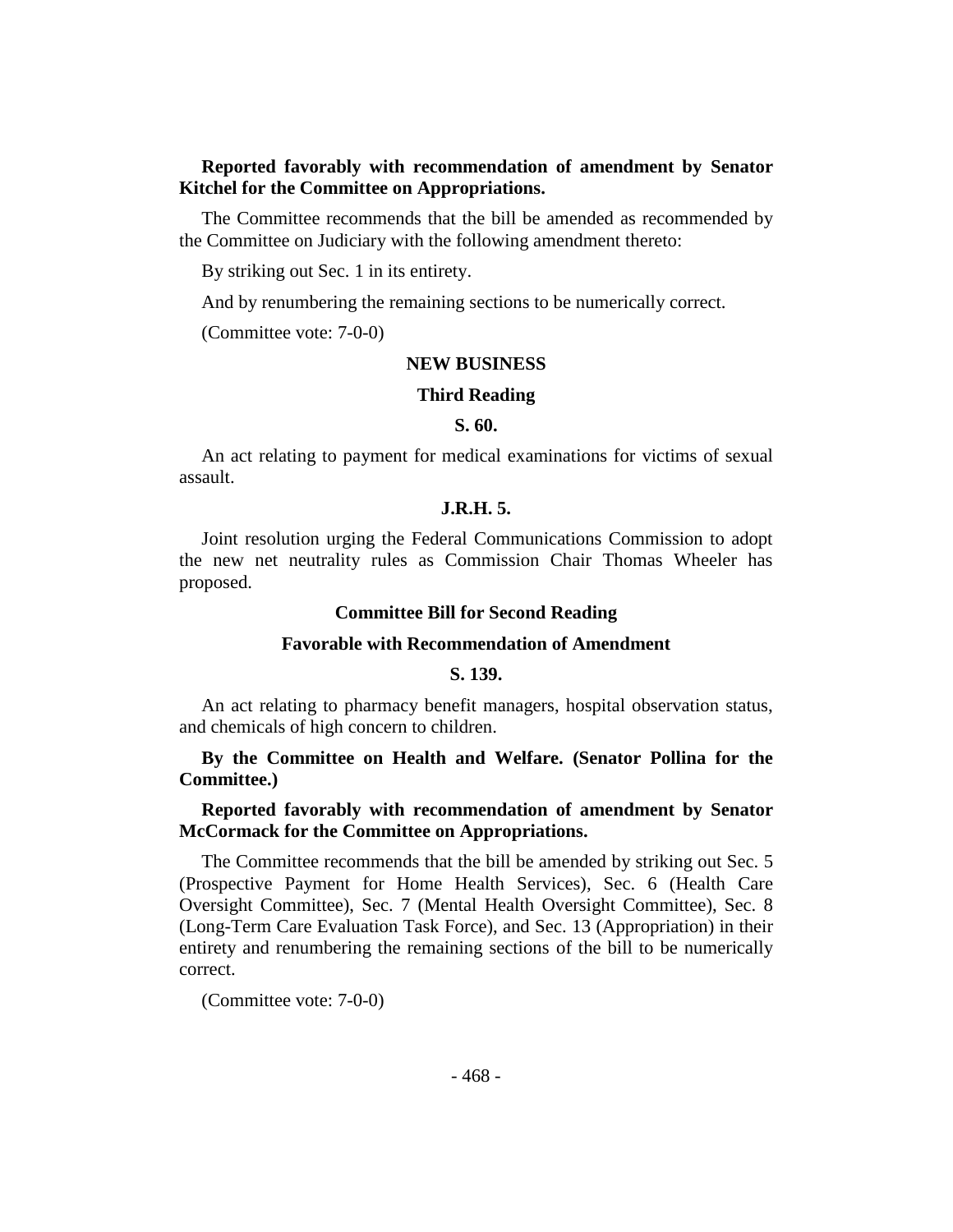# **Second Reading**

#### **Favorable with Recommendation of Amendment**

**S. 42.**

An act relating to the substance abuse system of care.

# **Reported favorably with recommendation of amendment by Senator Lyons for the Committee on Health & Welfare.**

The Committee recommends that the bill be amended by striking out all after the enacting clause and inserting in lieu thereof the following:

Sec. 1. 16 V.S.A. § 909(a) is amended to read:

(a) The Secretary, in conjunction with the Alcohol and Drug Substance Abuse Advisory Council, and where appropriate, with the Division of Health Promotion Alcohol and Drug Abuse Programs, shall develop a sequential alcohol and drug abuse prevention education curriculum for elementary and secondary schools. The curriculum shall include teaching about the effects and legal consequences of the possession and use of tobacco products.

Sec. 2. 18 V.S.A. chapter 94 is redesignated to read:

# CHAPTER 94. DIVISION OF ALCOHOL AND DRUG ABUSE PROGRAMS SUBSTANCE ABUSE PREVENTION AND CARE

Sec. 3. 18 V.S.A. chapter 94, subchapters 1, 2, 3, and 4 are added to read:

Subchapter 1. System of Care

#### § 4811. PRINCIPLES

The General Assembly adopts the following principles pertaining to substance abuse prevention, intervention, treatment, and recovery services:

(1) Substance abuse and substance use disorders are health problems, and shall therefore be addressed using a public health approach. A public health approach emphasizes prevention and wellness for the entire population, not only those individuals with an illness or disease.

(2) The State of Vermont's substance abuse system of care shall be patient-centered and trauma-informed. It shall reflect effectiveness, ease of access, evidence-based practices, cultural competency, and the highest standards of care.

(3) A coordinated continuum of substance abuse prevention, intervention, treatment, and recovery services shall be provided throughout the State, including by the Agency of Human Services, hospitals, approved providers, preferred providers, alcohol and drug abuse counselors, regardless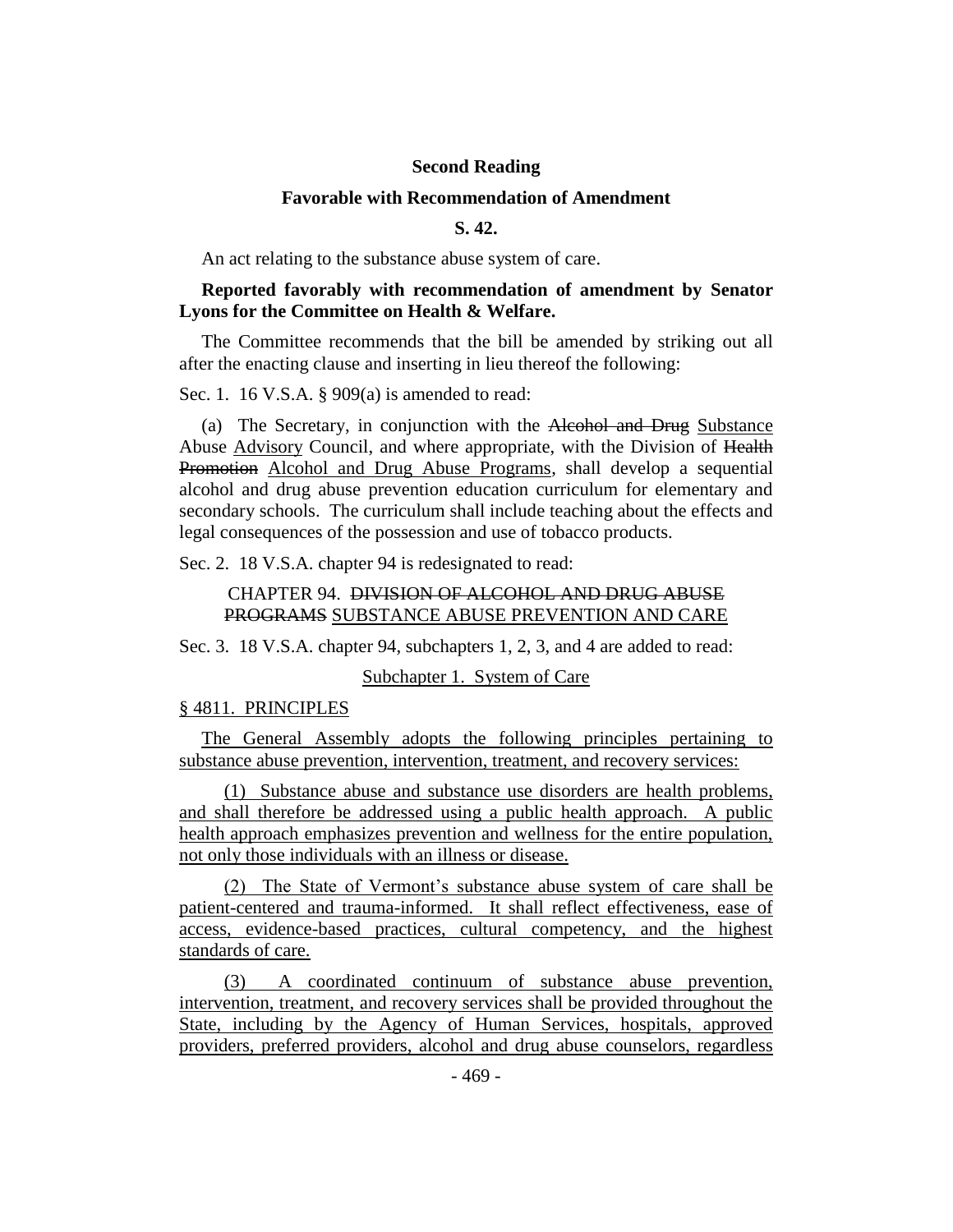of whether or not the counselor is affiliated with an approved provider or preferred provider, and community and peer partners to ensure that services are available to individuals at all stages of substance misuse and substance use disorders. All providers within the continuum shall move towards the goal of providing services based on current research on addiction, medicine, clinical treatment, and evidence-based best practices.

(4) Programs addressing substance abuse prevention, intervention, treatment, or recovery shall be data driven and responsive to changes in demonstrated need, service delivery practices, and funding resources.

(5) Determinations as to the appropriate level of care shall be made in accordance with evidence-based guidelines. Consideration shall also be given to the age appropriateness of services.

(6) To the extent possible, the delivery of substance abuse services shall be integrated into Vermont's health care system and across the Agency of Human Services.

(7) Patients and providers shall share responsibility for treatment outcomes.

(8) The delivery of substance abuse services shall be consistent throughout the State in terms of both access to care and the type of services offered.

(9) Recognizing the ongoing challenges and potential for relapse among individuals with a substance use disorder, services addressing both episodic and chronic substance use disorders shall be accessible throughout the State.

(10) The Commissioners of Health and of Vermont Health Access shall ensure that oversight and accountability are built into all aspects of the system of care for substance abuse services, including for alcohol and drug abuse counselors, regardless of whether or not the counselor is affiliated with an approved provider or preferred provider.

# § 4812. DEFINITIONS

As used in this chapter:

(1) "Alcohol and drug abuse counselor" means the same as in 26 V.S.A. chapter 62.

(2) "Approved provider" means a substance abuse organization that has attained a certificate of operation from the Department of Health's Division of Alcohol and Drug Abuse Programs, but does not currently have an existing contract or grant from the Division to provide substance abuse treatment.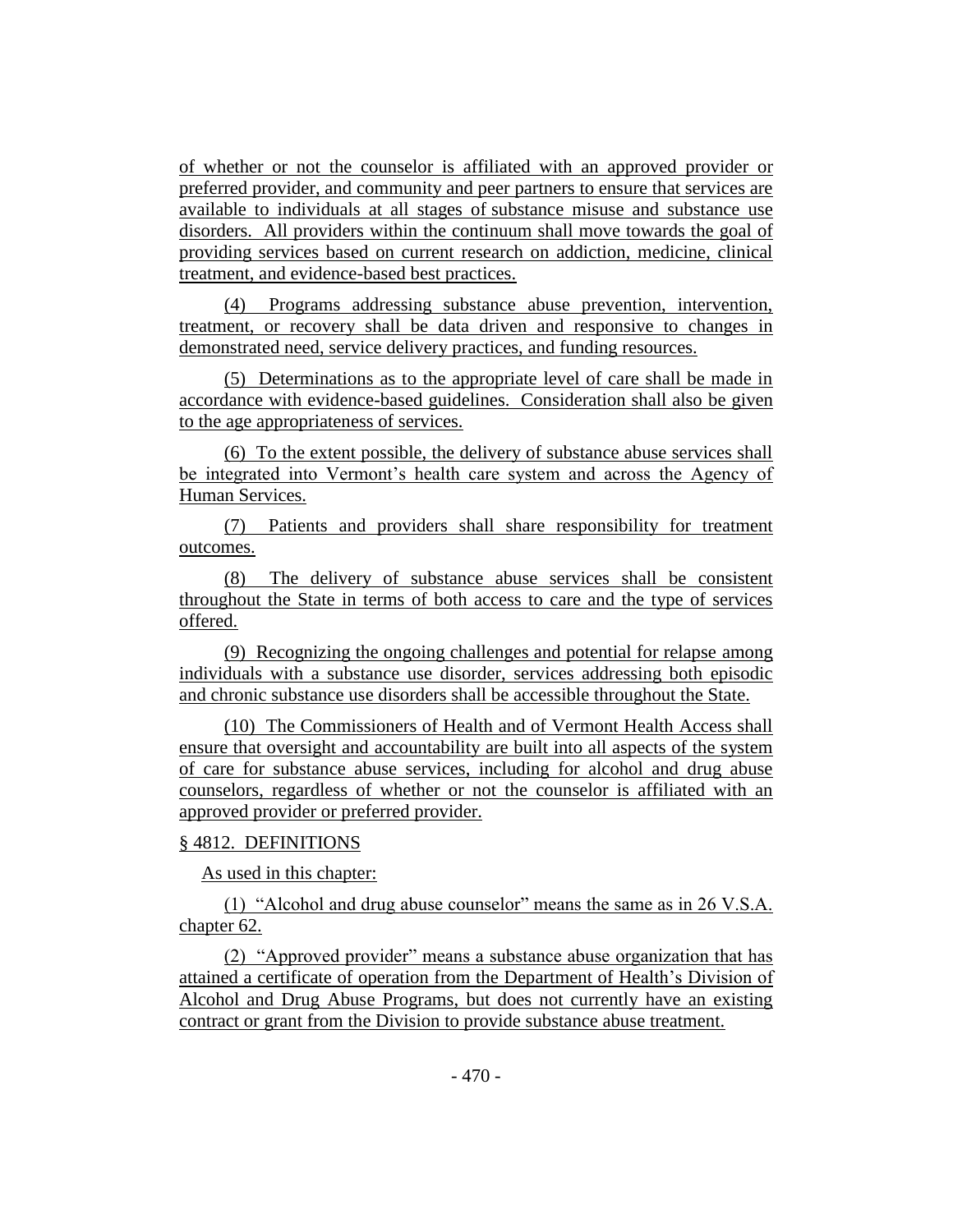(3) "Client" means a person who receives treatment services from an approved provider, preferred provider, or alcohol and drug abuse counselor.

(4) "Continuum of care" means an optimal mix of interventions to address substance abuse and substance use disorders.

(5) "Cultural competence" means a set of behaviors, attitudes, and policies that are culturally and linguistically appropriate to the needs of the population served.

(6) "Designated agency" means the same as in section 7252 of this title.

(7) "Incapacitated" means that a person, as a result of his or her use of alcohol or other drugs, is in a state of intoxication or of mental confusion resulting from withdrawal such that the person:

(A) appears to need medical care or supervision by an approved provider to ensure his or her safety; or

(B) appears to present a direct active or passive threat to the safety of others.

(8) "Intervention" means processes and programs used to identify and act on early signs of substance abuse before it becomes a lifelong problem, including prevention screenings and brief, early interventions and referrals.

(9) "Intoxicated" means a condition in which the mental or physical functioning of an individual is substantially impaired as a result of the presence of alcohol or other drugs in his or her system.

(10) "Law enforcement officer" means a law enforcement officer certified by the Vermont Criminal Justice Training Council as provided in 20 V.S.A. §§ 2355–2358 or appointed by the Commissioner of Public Safety as provided in 20 V.S.A. § 1911.

(11) "Licensed hospital" means a hospital licensed under chapter 43 of this title.

(12) "Person-centered care" means a service delivery mode that gives an individual a primary decision making role in directing his or her care, including having control over his or her own plan and service delivery decisions.

(13) "Preferred provider" means any substance abuse organization that has attained a certificate of operation from the Department of Health's Division of Alcohol and Drug Abuse Programs and has an existing contract or grant from the Division to provide substance abuse treatment.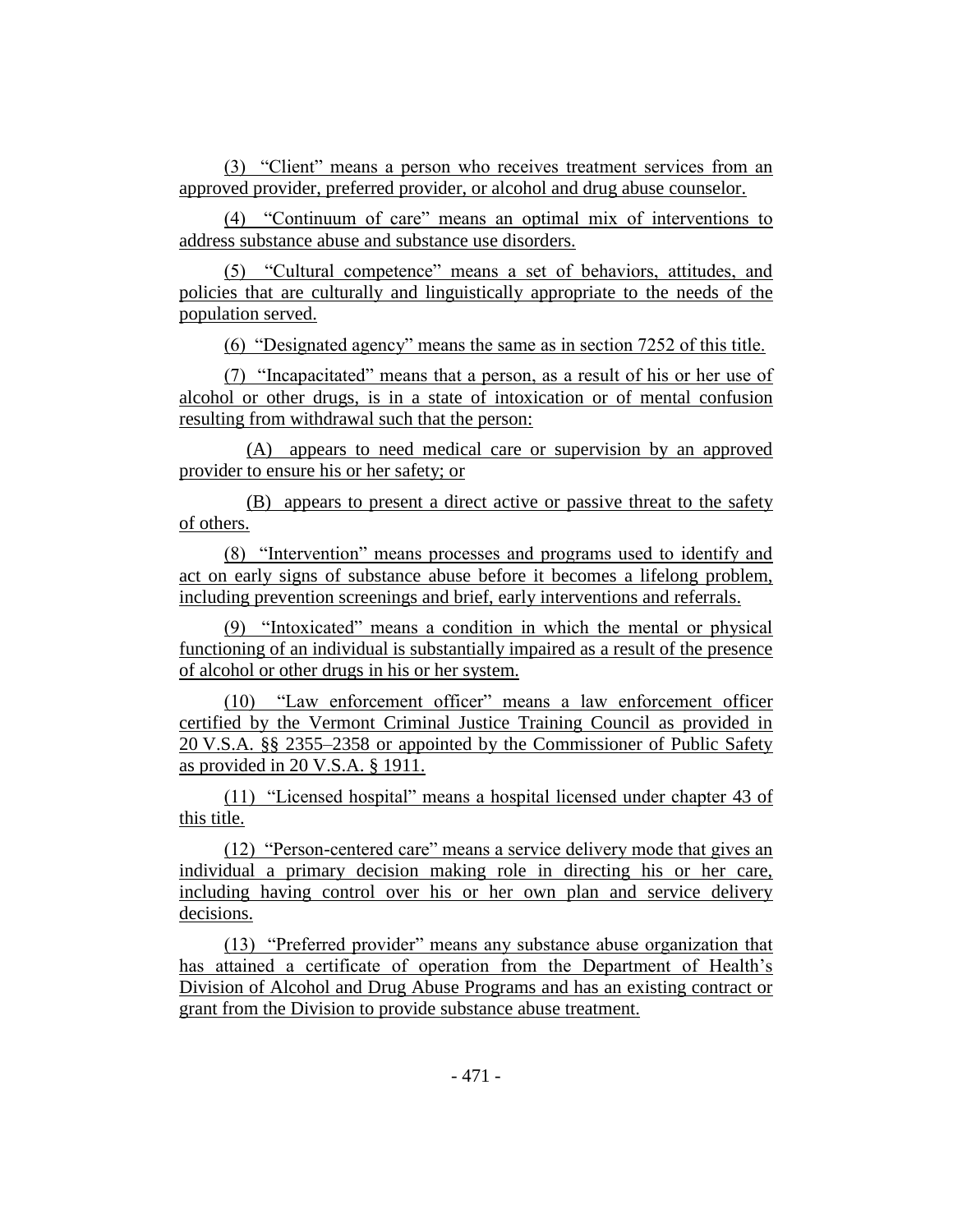(14) "Prevention" means the promotion of healthy lifestyles that reduce substance abuse and substance use disorder prior to the onset of a disorder.

(15) "Protective custody" means a civil status in which an incapacitated person is detained by a law enforcement officer for the purposes of:

(A) ensuring the safety of the individual or the public, or both; and

(B) assisting the individual to return to a functional condition.

(16) "Recovery" means a process of change in which an individual with a substance use disorder improves his or her health and wellness, lives in a self-directed manner, and strives to reach his or her full potential.

(17) "Secretary" means the Secretary of Human Services or the Secretary's designee.

(18) "Substance abuse" means a range of harmful or hazardous behaviors such as underage use of alcohol, excessive drinking, use of alcohol during pregnancy, prescription drug misuse, and use of illicit drugs.

(19) "Substance use disorder" means the recurrent use of alcohol, drugs, or both that causes a clinically and functionally significant impairment consistent with the definition in the Diagnostic and Statistical Manual (DSM-5) or its successor.

(20) "System of care" means the continuum of substance abuse prevention, intervention, treatment, and recovery services offered consistently throughout geographically diverse regions of the State.

(21) "Trauma-informed care" means the provision of services that identify the impact of trauma and pathways for recovery; recognize the signs and symptoms of trauma; respond by fully-integrating knowledge about trauma into policies, procedures, and practices; and seek to actively avoid retraumatization.

(22) "Treatment" means the broad range of services including withdrawal management, outpatient, intensive outpatient, residential, and recovery services that are needed by persons with a substance use disorder and may include a variety of other medical, social, vocational, and educational supports and services, including care management, aftercare, and follow-up services relevant to the recovery of these persons.

(23) "Withdrawal management" means the planned withdrawal of an individual from a state of acute or chronic intoxication consistent with the definition in the Diagnostic and Statistical Manual (DSM-5) or its successor.

# § 4813. DIVISION OF ALCOHOL AND DRUG ABUSE PROGRAMS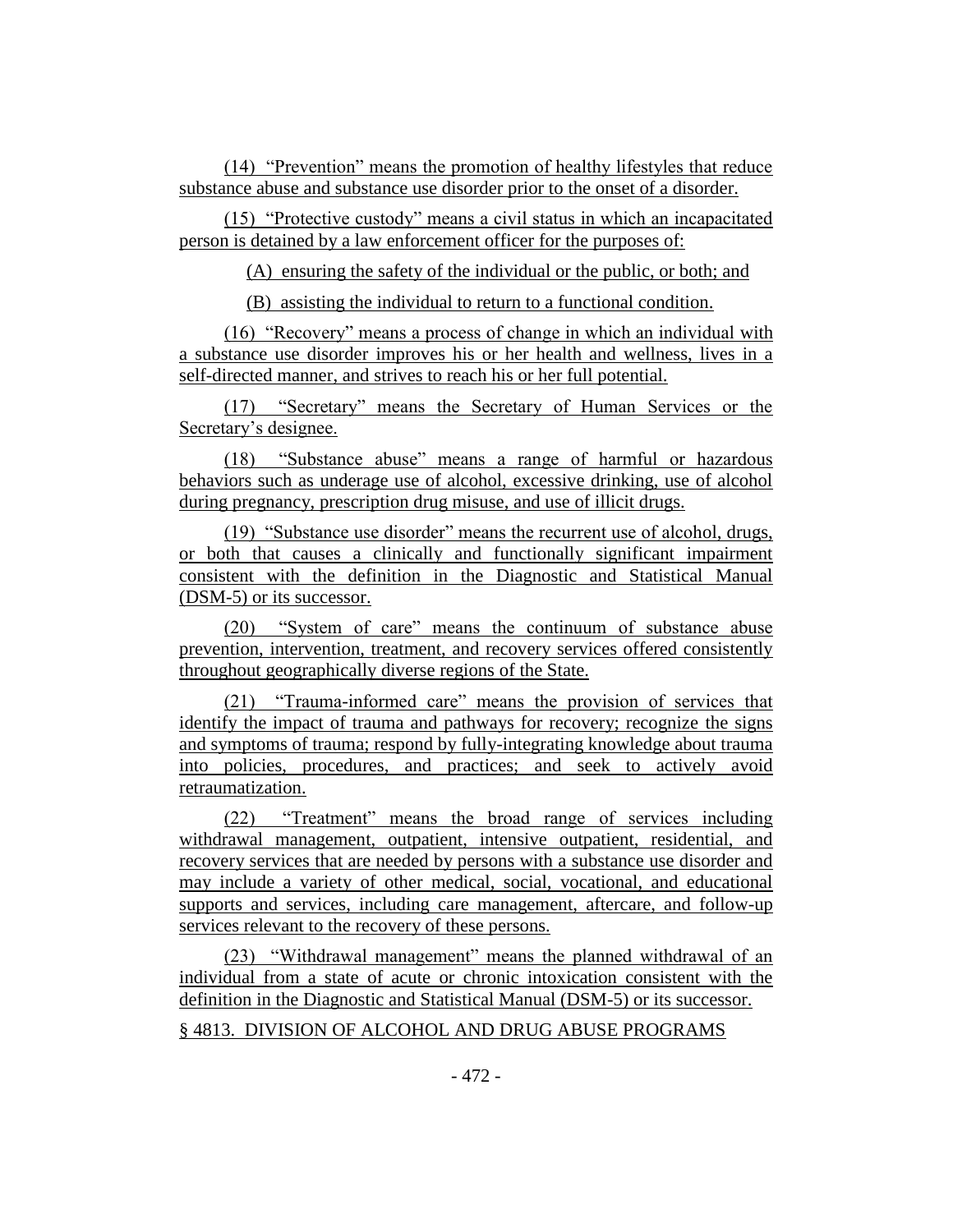(a) The Division of Alcohol and Drug Abuse Programs shall plan, operate, and evaluate a consistent, effective, and comprehensive continuum of substance abuse programs. These programs shall coordinate care with Vermont's health, mental health, and human services systems. All duties, responsibilities, and authority of the Division shall be carried out and exercised by and within the Department of Health.

(b) Under the direction of the Commissioner of Health, the Deputy Commissioner of Alcohol and Drug Abuse Programs shall review, approve, and coordinate all alcohol and drug programs developed or administered by any State agency or department, except for alcohol and drug education programs developed by the Agency of Education in conjunction with the Substance Abuse Advisory Council pursuant to 16 V.S.A. § 909.

(c)(1) Any federal or private funds received by the State for purposes of alcohol and drug programs shall be in the budget of and administered by the Agency of Human Services. This subdivision shall not apply to the programs of the Department of Corrections.

(2) To the extent possible, funds shall be used in a manner that creates a comprehensive and coordinated network of services throughout the State.

(d) The Division of Alcohol and Drug Abuse Programs shall be responsible for the direct oversight and delivery of the programs administered by the Secretary pursuant to subdivision  $(c)(1)$  of this section. It shall also be authorized to inspect and monitor these programs and services to ensure quality of care and compliance with State and national standards.

(e) With regard to alcohol and drug treatment, the Commissioner of Health may contract with the Secretary of State for the provision of adjudicative services of one or more administrative law officers and other investigative, legal, and administrative services related to licensure and discipline of alcohol and drug abuse counselors.

# § 4814. AUTHORITY AND ACCOUNTABILITY FOR SUBSTANCE ABUSE SERVICES; RULES FOR ACCEPTANCE INTO TREATMENT

(a) The Secretary shall have the authority and accountability for providing or arranging for the provision of a comprehensive system of substance abuse prevention, intervention, treatment, and recovery services.

(b) The Secretary shall adopt rules and standards pursuant to 3 V.S.A. chapter 25 for the implementation of the provisions of this chapter. In establishing rules regarding the administration and adherence to substance abuse treatment program standards, the Secretary shall adhere to the following guidelines: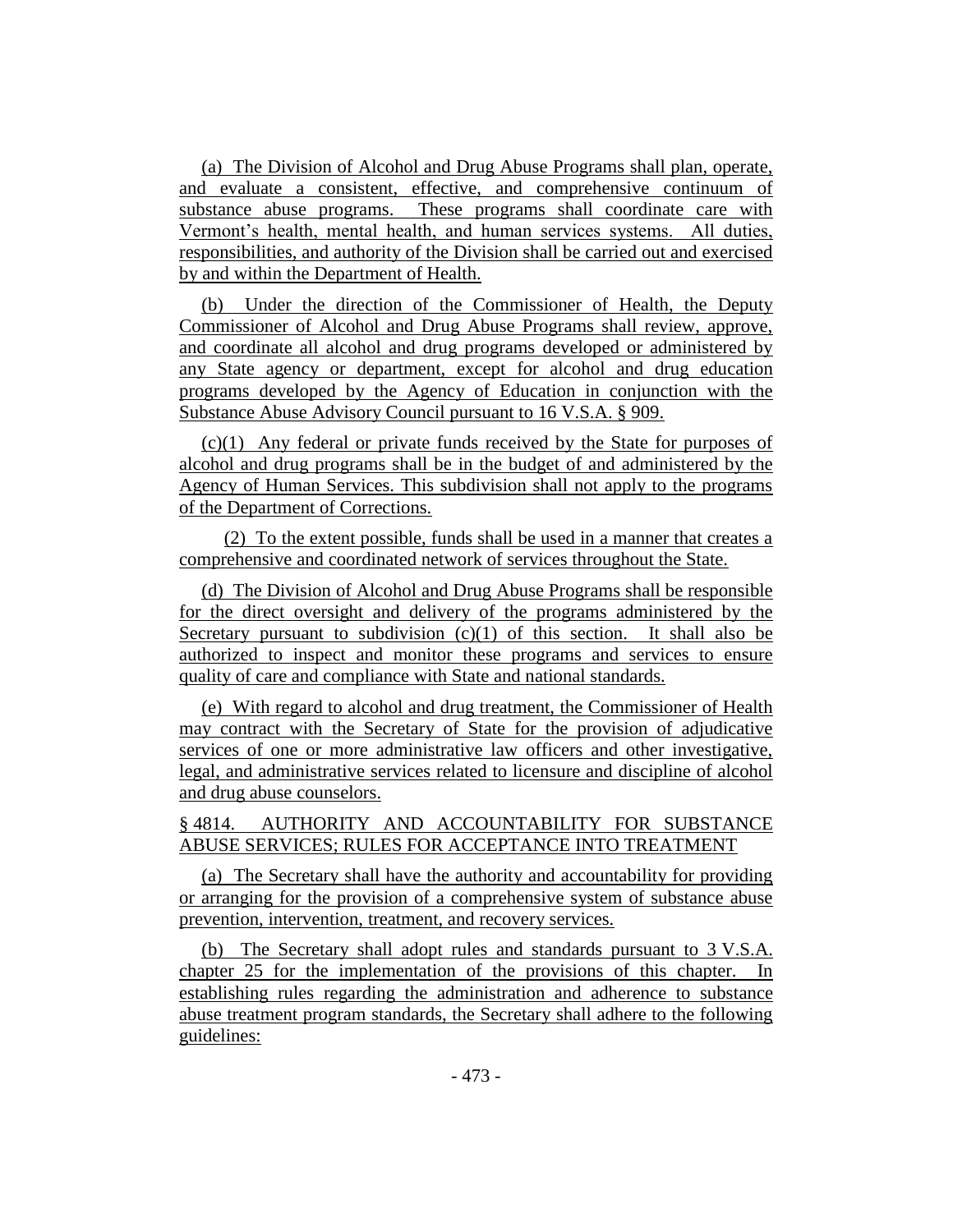(1) A client shall be initially assessed and assigned to the appropriate level of care using evidence-based tools.

(2) A person shall not be denied treatment solely because he or she has withdrawn from treatment against medical advice on a prior occasion or because he or she has relapsed after earlier treatment.

(3) An individualized treatment plan shall be prepared and maintained on a current basis for each client.

(4) Provision shall be made for a continuum of coordinated treatment and recovery services, so that a person who leaves a program or a form of treatment shall have other appropriate services available.

# § 4815. SYSTEM OF CARE

(a) The Commissioner of Health shall coordinate and supervise a continuum of geographically diverse substance abuse services throughout the State that shall include at least the following:

(1) prevention programming and services, including initiatives to deter substance use among youths;

(2) early intervention, including Screening, Brief Intervention, Referral to Treatment (SBIRT) in health care and human services settings;

(3) treatment, including medication-assisted treatment, outpatient services supervised by a licensed alcohol and drug abuse counselor regardless of whether the counselor is affiliated with an approved provider or preferred provider, and inpatient and residential services;

(4) recovery support services;

(5) transitional housing;

(6) coordination of complex care between health, mental health; and

(7) licensure of alcohol and drug abuse counselors pursuant to 26 V.S.A. § 3235.

(b) The Commissioners of Health, of Mental Health, and of Vermont Health Access, in consultation with the Substance Abuse Advisory Council, Green Mountain Care Board, preferred providers, and other community partners, shall develop and implement a plan aimed at creating a cohesive substance abuse system of care in Vermont. The plan shall foster a unified provider network in which providers are reimbursed for comprehensive services that are responsive to patient needs. The plan shall:

(1) balance the delivery of episodic and chronic treatment services;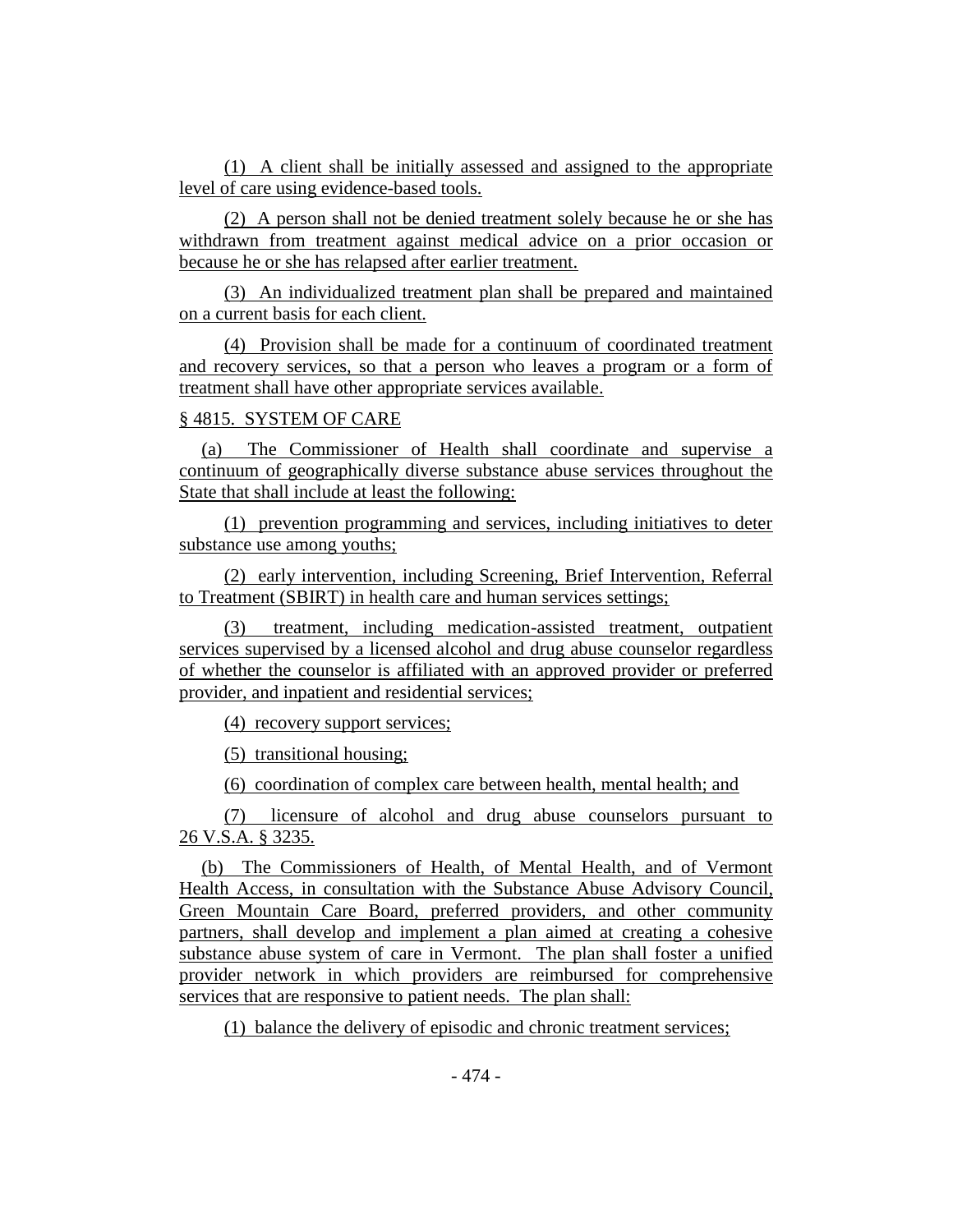(2) ensure the coordination of care and payment;

(3) enable treatment based on the American Society of Addiction Medicine's definition of medical necessity and established levels of care;

(4) make case management services available to chronically lapsing patients to ensure consistency in treatment and recovery over time; and

(5) incorporate any payment reform recommendations offered by the Green Mountain Care Board.

# § 4816. REPORTING REQUIREMENTS

The Department of Health, in consultation with the Departments of Mental Health and of Vermont Health Access, shall report annually on or before January 15 to the Senate Committee on Health and Welfare and to the House Committee on Human Services on the following:

(1) adequacy of system capacity, including the utilization and timeliness of services across the continuum of care;

(2) system performance and client outcomes, based on:

(A) national research-based measure sets;

(B) clinical best practices;

(C) measures established by the Department of Health that reflect the priorities in its strategic plan;

(D) program objectives and performance measures consistent with those established pursuant to 2014 Acts and Resolves No. 179,  $\S E.306.2(a)(1)$ ; and

(E) any other measures reported on the Department of Health's performance dashboard;

(3) gaps in services or quality of care; and

(4) projection of future needs within the State's substance abuse system of care.

Subchapter 2. Abuse of Alcohol

§ 4821. DECLARATION OF POLICY

(a) It is the policy of the State of Vermont that persons who abuse alcohol are correctly perceived as persons with health and social problems rather than as persons committing criminal transgressions against the welfare and morals of the public.

(b) The General Assembly therefore declares that: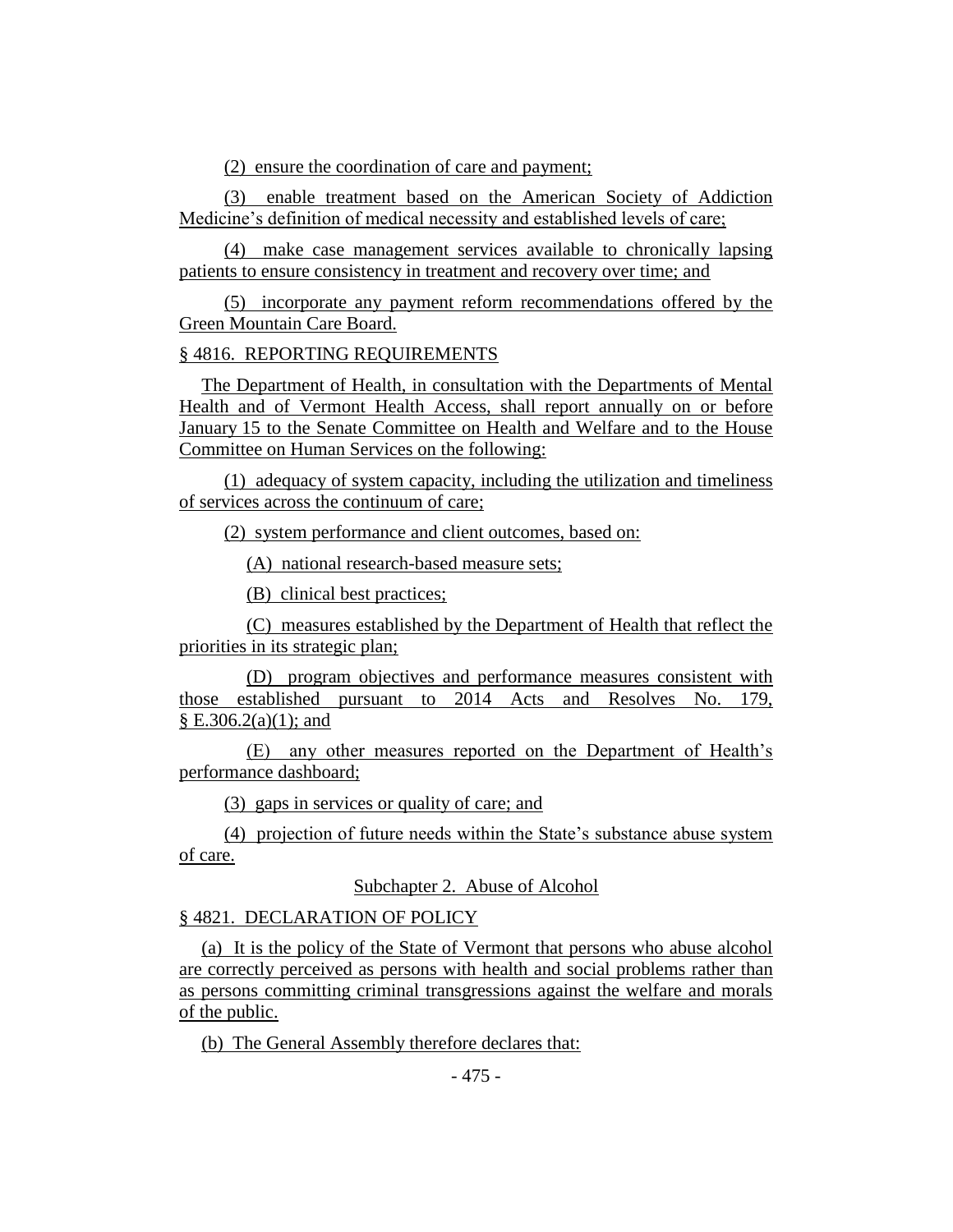(1) persons who abuse alcohol shall no longer be subjected to criminal prosecution solely because of their consumption of alcoholic beverages or other behavior related to consumption which is not directly injurious to the welfare or property of the public; and

(2) persons who abuse alcohol shall be treated as persons who are sick and shall be provided adequate and appropriate medical and other humane rehabilitative services congruent with their needs.

Subchapter 3. Substance Abuse Advisory Council

§ 4831. SUBSTANCE ABUSE ADVISORY COUNCIL

(a) Creation. There is created a substance abuse advisory council to foster coordination and integration of substance abuse services across the substance abuse system of care.

(b) Membership. The Council shall be composed of the following 19 members:

(1) the Chair of the Senate Committee on Health and Welfare or designee;

(2) the Chair of the House Committee on Human Services or designee;

(3) the Secretary of Human Services or designee;

(4) the Secretary of Education or designee;

(5) the Deputy Commissioner of the Department of Health's Division of Alcohol and Drug Abuse Programs;

(6) the Commissioner of Mental Health or designee;

(7) the Commissioner of Vermont Health Access or designee;

(8) the Director of the Blueprint or designee;

(9) a representative of an approved provider or preferred provider that shall also be a designated agency;

(10) a representative of an approved provider or preferred provider that provides residential treatment services;

(11) two licensed alcohol and drug abuse counselors serving different regions of the State, appointed by the Governor;

(12) a physician in private practice with expertise treating substance use disorders, appointed by the Governor;

(13) a representative of hospitals, appointed by the Vermont Association of Hospitals and Health Systems;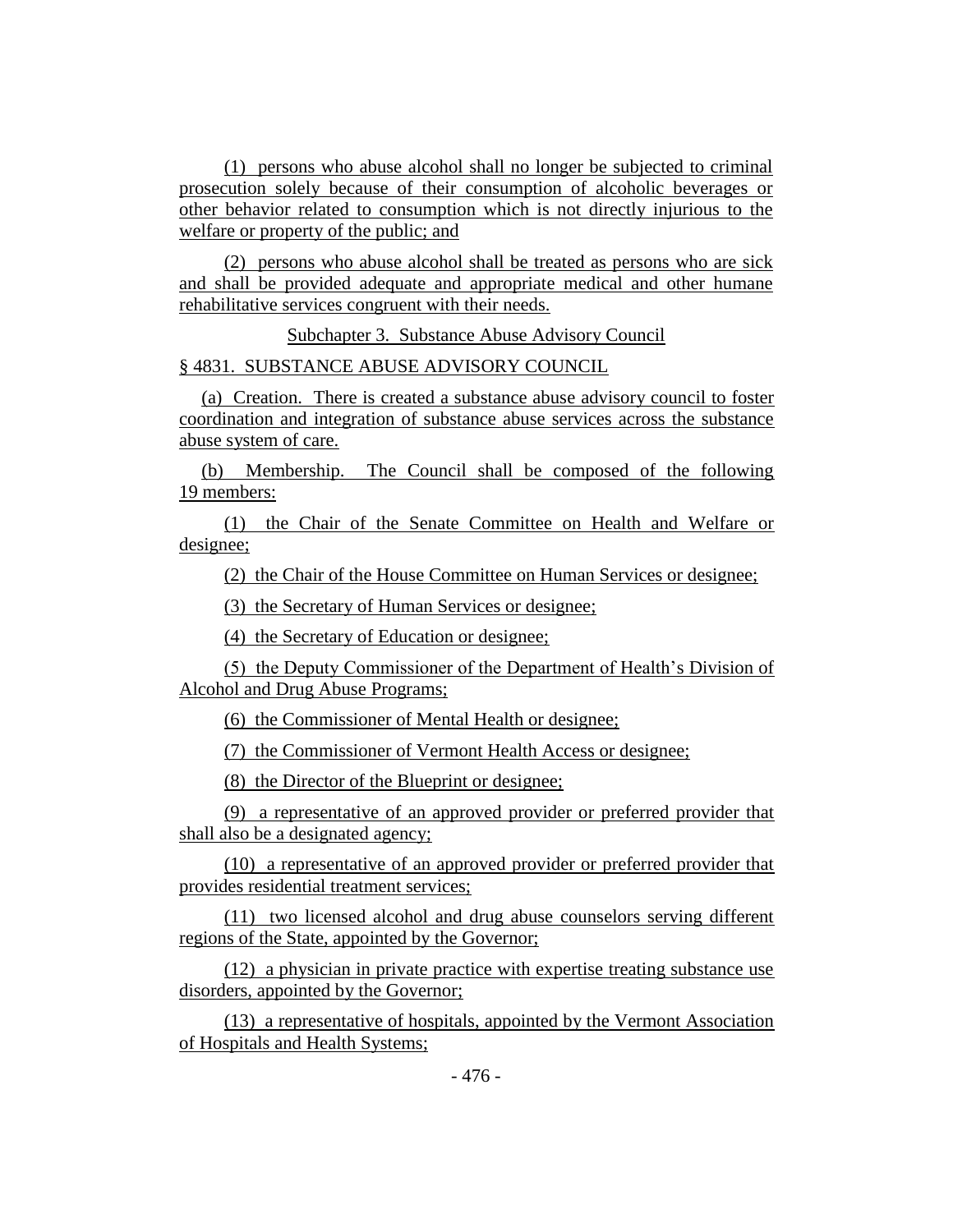(14) a representative of the criminal justice community, appointed by the Governor;

(15) an educator involved in substance abuse prevention services, appointed by the Governor;

(16) a youth substance abuse prevention specialist, appointed by the Governor;

(17) a community prevention coalition member, appointed by the Governor; and

(18) a member of the peer community involved in recovery services, appointed by the Governor.

(c) Report. Annually on or before November 15, the Council shall submit a written report to the House Committee on Human Services and to the Senate Committee on Health and Welfare with its findings and any recommendations for legislative action.

(d) Meetings.

(1) The Secretary of Human Services shall call the first meeting of the Council to occur on or before August 1, 2015.

(2) The Council shall select a chair and vice chair from among its members at the first meeting.

(3) A majority of the membership shall constitute a quorum.

(e) Reimbursement.

(1) For attendance at meetings during adjournment of the General Assembly, legislative members of the Council shall be entitled to per diem compensation and reimbursement of expenses pursuant to 2 V.S.A. § 406 for no more than four meetings annually.

(2) Members of the Council who are not employees of the State of Vermont and who are not otherwise compensated or reimbursed for their attendance shall be entitled to per diem compensation and reimbursement of expenses pursuant to 32 V.S.A. § 1010 for no more than four meetings annually.

# § 4832. ADMINISTRATIVE SUPPORT

The Agency of Human Services shall provide the Council with such administrative support as is necessary for it to accomplish the purposes of this chapter.

#### § 4833. POWERS AND DUTIES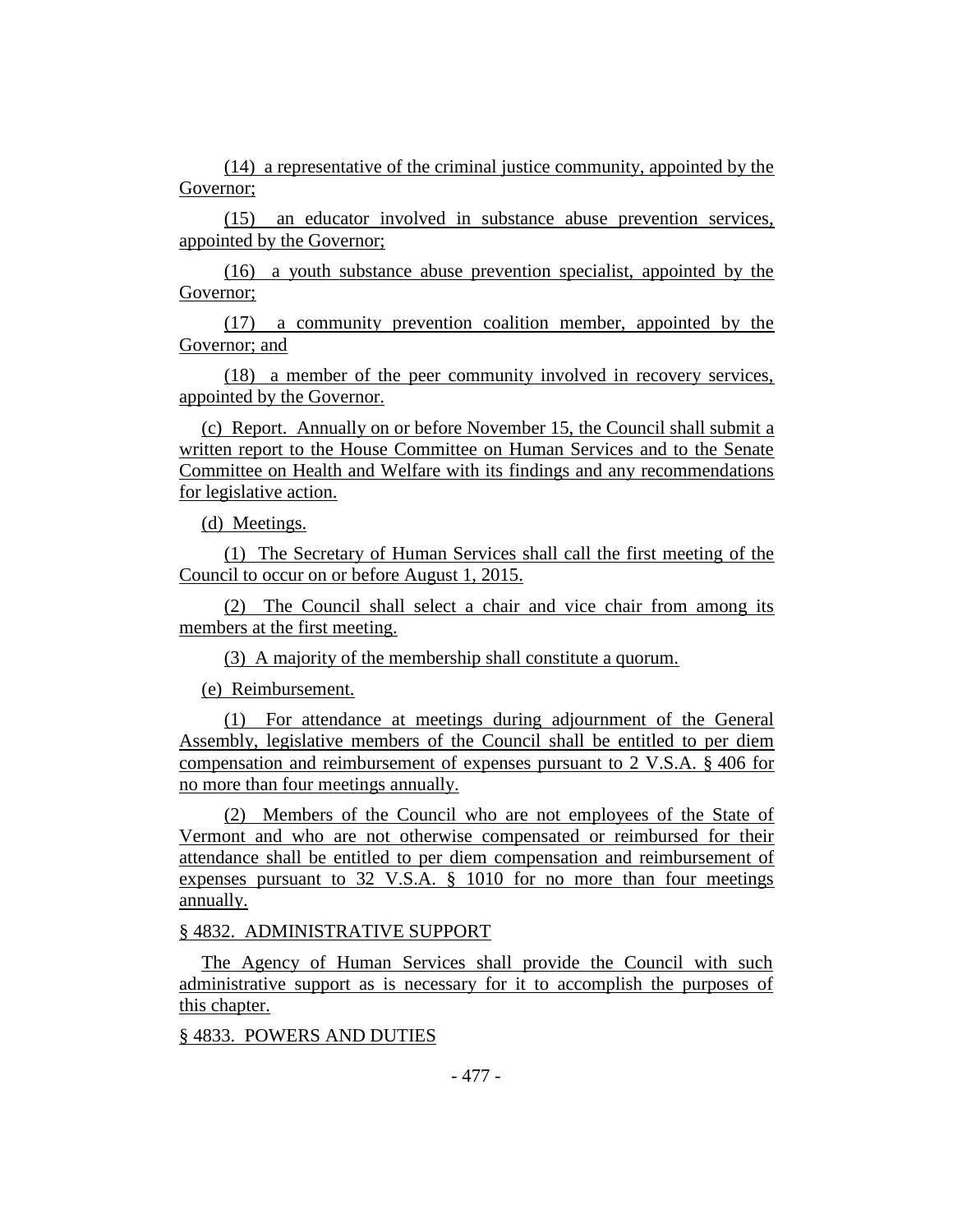The Council shall:

(1) assess substance abuse services and service delivery in the State, including the following:

(A) the effectiveness of existing substance abuse services in Vermont and opportunities for improved treatment; and

(B) strategies for enhancing the coordination and integration of substance abuse services across the system of care;

(2) provide recommendations to the Department of Health as it develops a plan for the substance abuse system of care pursuant to subsection 4815(b) of this title, including regarding the integration of substance abuse services with health care reform initiatives, such as value-based payment methodologies;

(3) provide recommendations to the General Assembly and Agency of Human Services regarding the improvement of statutes and rules governing the substance abuse system of care; and

(4) provide recommendations to the General Assembly regarding State policy and programs for individuals experiencing public inebriation.

Subchapter 4. Law Enforcement and Incarceration

# § 4841. TREATMENT AND SERVICES

(a) When a law enforcement officer encounters a person who, in the judgment of the officer, is intoxicated as defined in section 4812 of this title, the officer may assist the person, if he or she consents, to his or her home, to an approved provider, a preferred provider, or to some other mutually agreeable location.

(b) When a law enforcement officer encounters a person who, in the judgment of the officer, is incapacitated as defined in section 4812 of this title, the person shall be taken into protective custody by the officer. The officer shall transport the incapacitated person directly to an approved provider or preferred provider with withdrawal management capabilities, or to the emergency room of a licensed general hospital for treatment, except that if an alcohol and drug abuse counselor exists in the vicinity and is available, the person may be released to the counselor at any location mutually agreeable between the officer and the counselor. The period of protective custody shall end when the person is released to an alcohol and drug abuse counselor, a clinical staff person of an approved provider or preferred provider with withdrawal management capabilities, or a professional medical staff person at a licensed general hospital emergency room. The person may be released to his or her own devices if, at any time, the officer judges him or her to be no longer incapacitated. Protective custody shall in no event exceed 24 hours.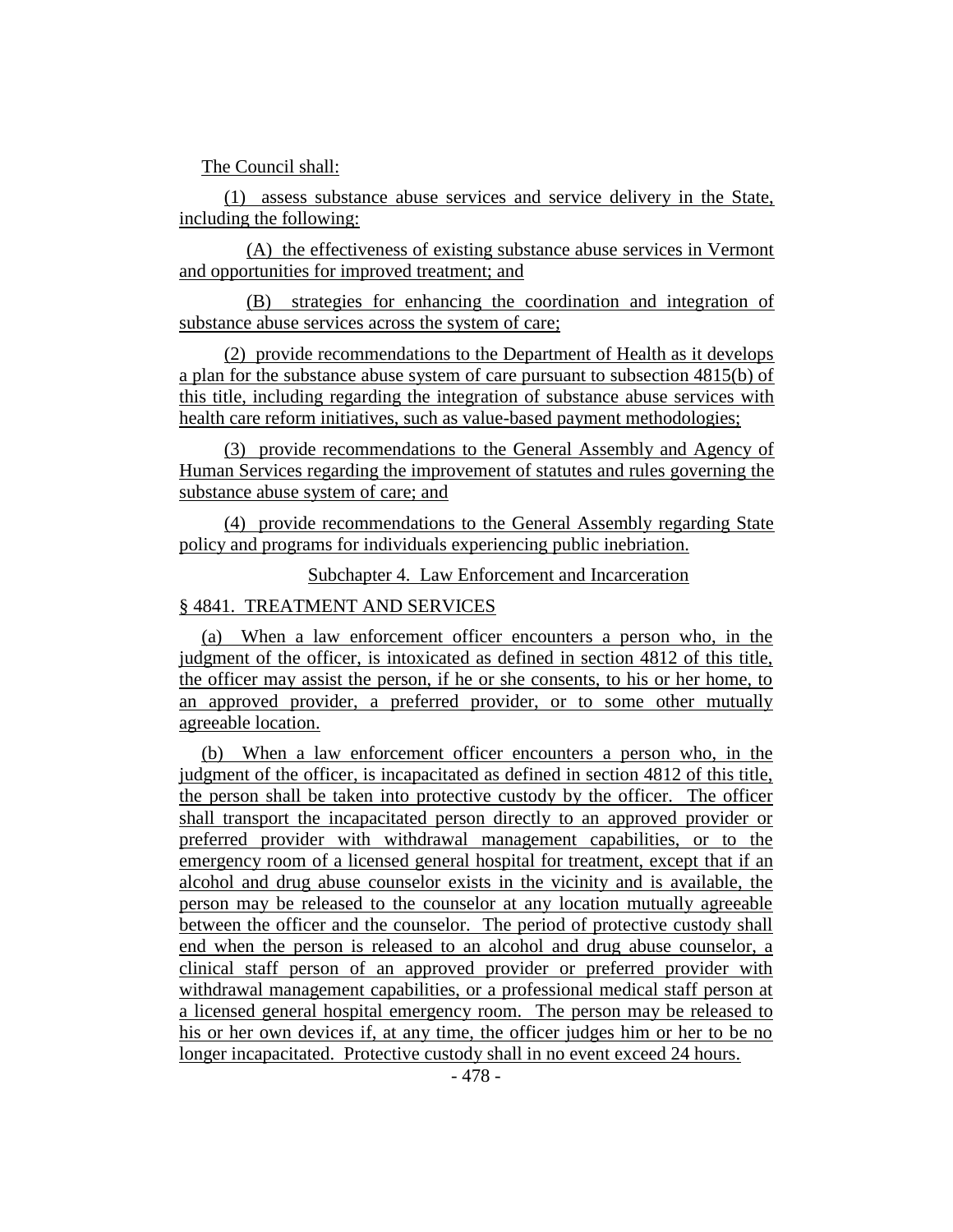(c) If an incapacitated person is taken to an approved provider or preferred provider with withdrawal management capabilities and the program is at capacity, the person shall be taken to the nearest licensed general hospital emergency room for treatment.

(d) A person judged by a law enforcement officer to be incapacitated, and who has not been charged with a crime, may be lodged in protective custody in a secure facility not operated by the Department of Corrections for up to 24 hours or until judged by the person in charge of the facility to be no longer incapacitated, if and only if:

(1) the person refuses to be transported to an appropriate facility for treatment or, if once there, refuses treatment or leaves the facility before he or she is considered by the responsible staff of that facility to be no longer incapacitated; or

(2) no approved provider or preferred provider with withdrawal management capabilities and no staff physician or other medical professional at the nearest licensed general hospital can be found who will accept the person for treatment.

(e) A person shall not be lodged in a secure facility under subsection (d) of this section without first being evaluated and found to be indeed incapacitated by an alcohol and drug abuse counselor, a clinical staff person of an approved provider or preferred provider with withdrawal management capabilities, or a professional medical staff person at a licensed general hospital emergency room.

(f) Except for a facility operated by the Department of Corrections, a lockup facility shall not refuse to admit an incapacitated person in protective custody whose admission is requested by a law enforcement officer, in compliance with the conditions of this section.

(g) Notwithstanding subsection (d) of this section, a person under 18 years of age who is judged by a law enforcement officer to be incapacitated and who has not been charged with a crime shall not be held at a lockup facility or community correctional center. If needed treatment is not readily available, the person shall be released to his or her parent or guardian. If the person has no parent or guardian in the area, arrangements shall be made to house him or her according to the provisions of 33 V.S.A. chapter 53. The official in charge of an adult jail or lockup facility shall notify the Deputy Commissioner of Alcohol and Drug Abuse Programs of any person under 18 years of age brought to an adult jail or lockup facility pursuant to this chapter.

(h) If an incapacitated person in protective custody is lodged in a secure facility, his or her family or next of kin shall be notified as promptly as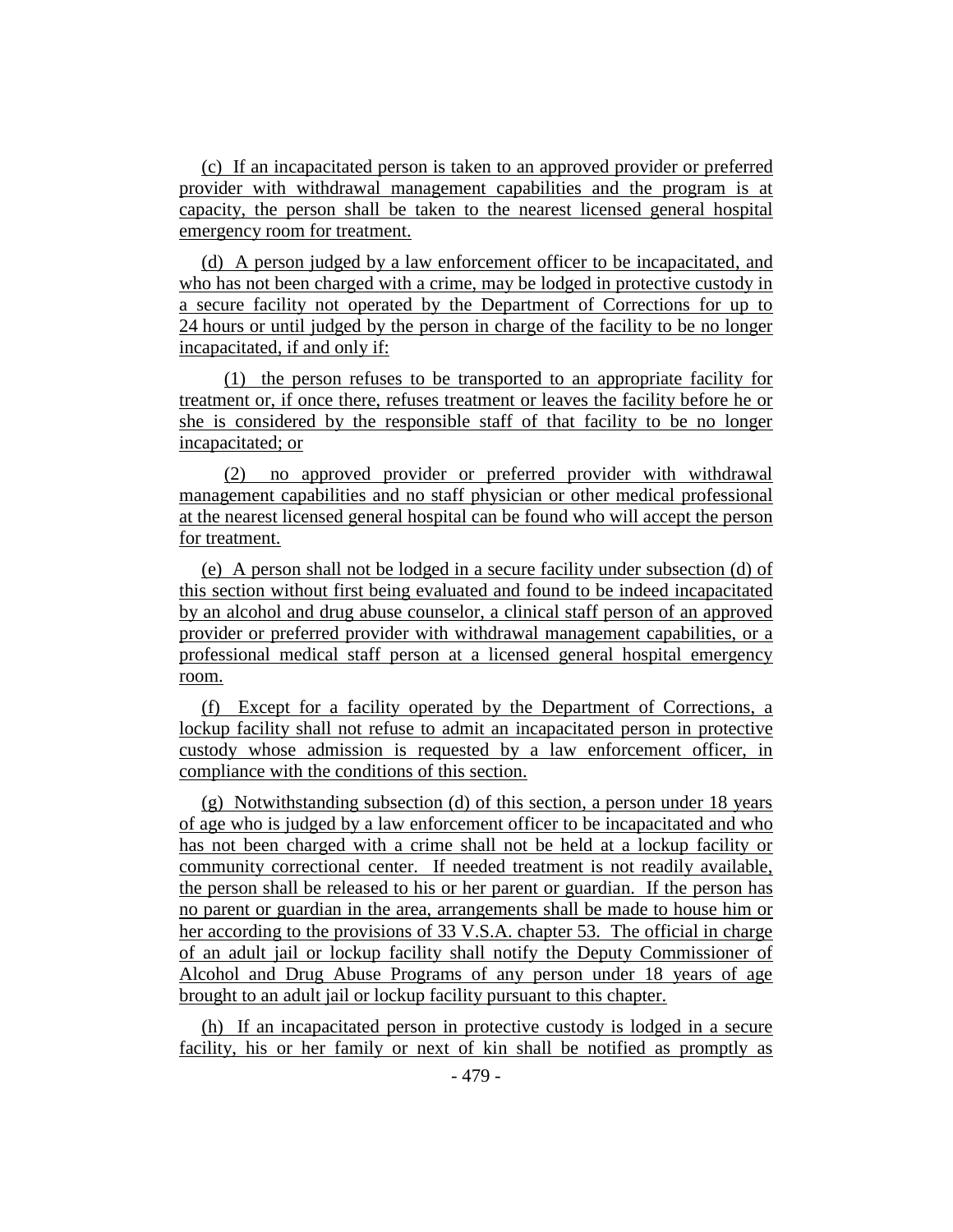possible. If the person is an adult and requests that there be no notification, his or her request shall be respected.

(i) A taking into protective custody under this section is not an arrest.

(j) Law enforcement officers, persons responsible for supervision in a secure facility, and alcohol and drug abuse counselors who act under the authority of this section are acting in the course of their official duty and are not criminally or civilly liable therefor, unless for gross negligence or willful or wanton injury.

#### § 4842. INCARCERATION FOR INEBRIATION PROHIBITED

A person who has not been charged with a crime shall not be incarcerated in a facility operated by the Department of Corrections on account of the person's inebriation.

Sec. 4. RULEMAKING; SYSTEM OF CARE PLAN

(a) On or before January 15, 2016, the Commissioners of Health, of Mental Health, and of Vermont Health Access shall present the plan developed pursuant to 18 V.S.A. § 4816(b) to the Senate Committee on Health and Welfare and to the House Committee on Human Services. The Commissioners shall update the Committees on their respective Departments' strategies for implementing the plan.

(b) No sooner than July 1, 2016, the Commissioner of Health shall adopt into rule the plan developed pursuant to 18 V.S.A. § 4816(b). The rule shall address the movement of people throughout the substance abuse system of care based on medical necessity. The rule shall also develop a list of outcome measures that must be present in contracts between the Departments of Health, Mental Health, or Vermont Health Access and preferred providers for all substance abuse related services.

Sec. 5. REPORT; SUBSTANCE ABUSE PREVENTION IN SCHOOLS

On or before January 15, 2016, the Secretary of Education shall report to the Senate Committee on Health and Welfare and to the House Committee on Human Services regarding:

(1) the status of the comprehensive health education program as it pertains to substance abuse;

(2) all other Agency initiatives aimed at preventing or treating substance abuse among students; and

(3) the most effective evidence-based practices pertaining to substance abuse in schools.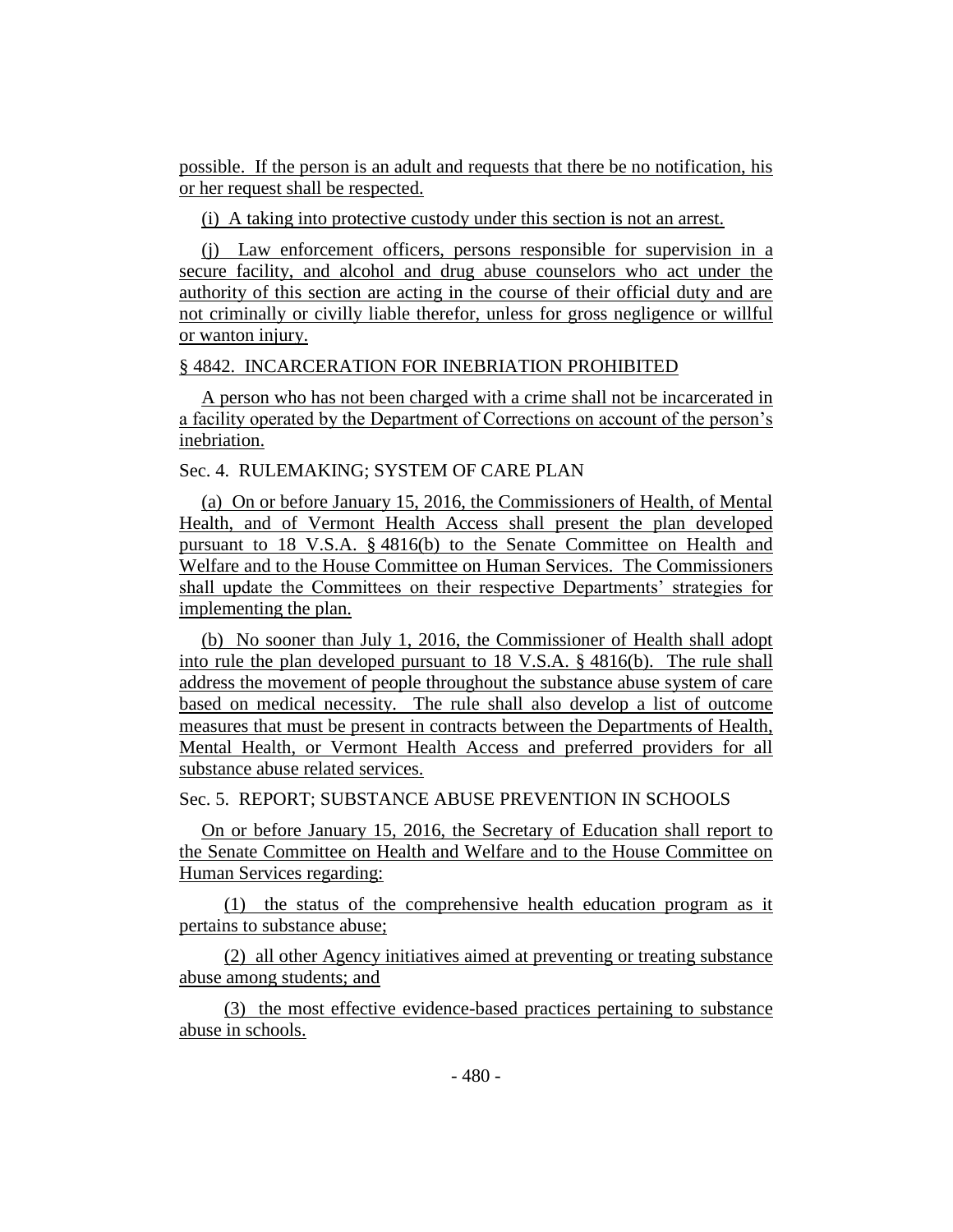Sec. 6. REPORT; SERVICES FOR MENTAL HEALTH, SUBSTANCE ABUSE, AND CO-OCCURRING DISORDERS

(a) On or before January 15, 2016, the Blueprint for Health, in consultation with the Department of Mental Health, the Department of Health's Division of Alcohol and Drug Abuse Programs, and stakeholders, shall survey and report on those services provided to individuals with a mental health, substance abuse, or co-occurring disorder by designated agencies, approved providers, preferred providers, federally qualified health centers, and the Blueprint for Health's community health teams. The report shall:

(1) catalogue services for individuals with mental health, substance abuse, and co-occurring disorders to identify where, if any, gaps in services or overlapping services exist;

(2) identify collaboration models, including the benefits and challenges of each, and any recommendations for the development of a related framework or training program;

(3) propose any structural changes necessary to foster a collaborative relationship between the designated agencies, approved providers, preferred providers, federally qualified health centers, and community health teams;

(4) survey and consolidate information on which federally qualified health centers and designated agencies are using behavior change models, and which model is used by each; and

(5) survey the relative pay scales of providers employed by the designated agencies, approved providers, preferred providers, federally qualified health centers, and community health teams by provider type and county.

(b) The Blueprint for Health may consolidate the filing of this report with any other similar report requested by the General Assembly. Where the filing dates of the consolidated reports are inconsistent, they shall be filed in accordance with the earliest filing date.

Sec. 7. REPEAL

(a) 18 V.S.A. §§ 4801–4807 (Division of Alcohol and Drug Abuse Programs) are repealed on July 1, 2015.

(b) 18 V.S.A. § 4808 (treatment and services) and 18 V.S.A. § 4809 (incarceration for inebriation prohibited) are repealed on July 1, 2017.

(c) The annual reporting requirement on program objectives and performance measures established pursuant to 2014 Acts and Resolves No. 179, Sec. E.306.2(a)(2) is repealed on passage of this act.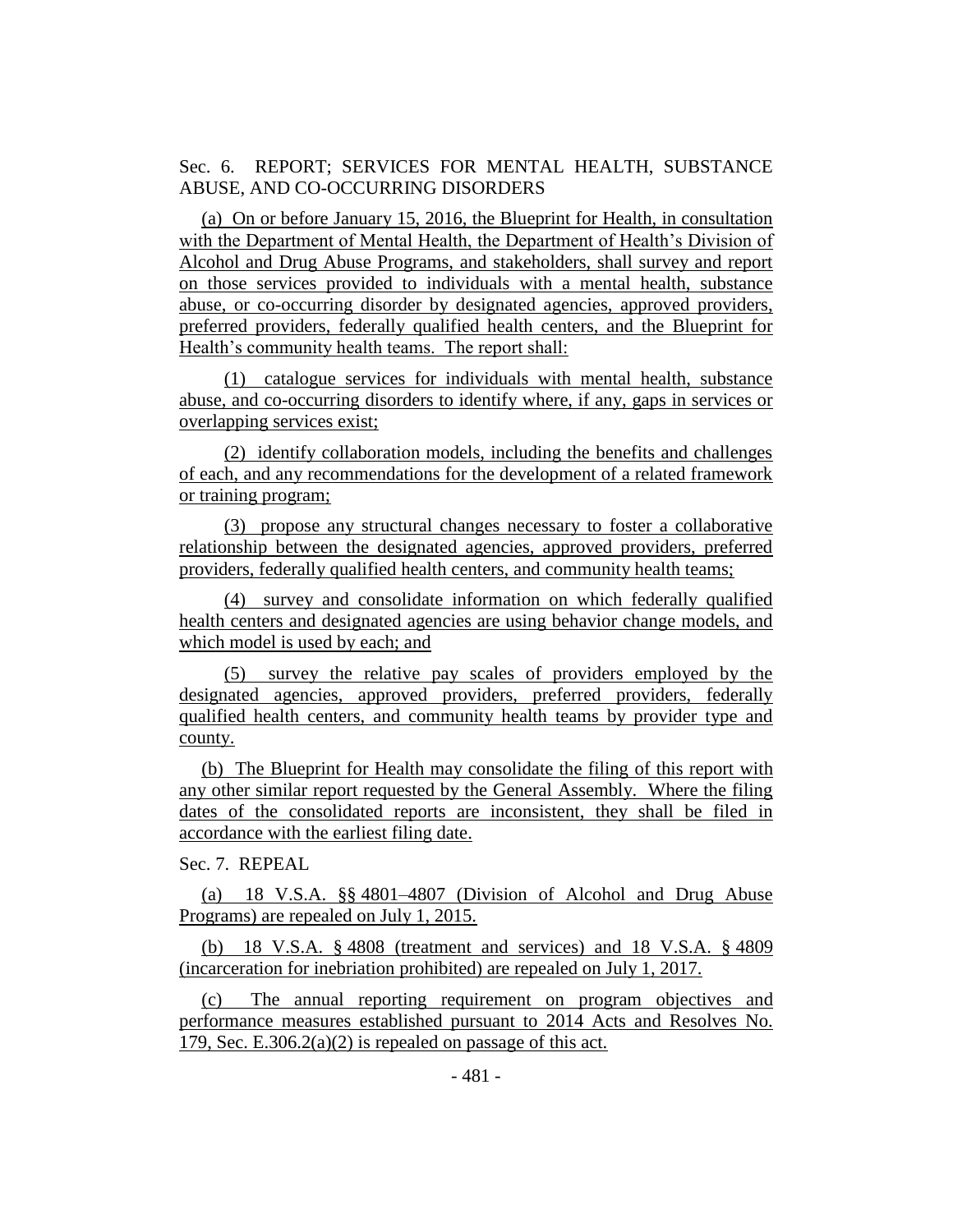Sec. 8. EFFECTIVE DATES

This act shall take effect on July 1, 2015, except 18 V.S.A. §§ 4841 (treatment and services) and 4842 (incarceration for inebriation prohibited) shall take effect on July 1, 2017.

(Committee vote: 5-0-0)

# **Reported favorably with recommendation of amendment by Senator Kitchel for the Committee on Appropriations.**

The Committee recommends that the bill be amended as recommended by the Committee on Health & Welfare with the following amendments thereto:

First: By striking out Sec. 1 in its entirety

Second: In Sec. 3, 18 V.S.A. § 4813, subsection (b), by striking out "Substance Abuse Advisory Council" and inserting in lieu thereof Alcohol and Drug Abuse Council

Third: In Sec. 3, 18 V.S.A. § 4815, subsection (b), in the first sentence, by striking out "Substance Abuse Advisory Council,"

Fourth: In Sec. 3, by striking out subchapter 3 in its entirety and inserting in lieu thereof the following:

## Subchapter 3. Alcohol and Drug Abuse Council

# § 4831. ALCOHOL AND DRUG ABUSE COUNCIL; CREATION; TERMS; PER DIEM

(a) The Alcohol and Drug Abuse Council is established within the Agency of Human Services to promote the reduction of problems arising from alcohol and drug abuse by advising the Secretary on policy areas that can inform Agency programs.

(b) The Council shall consist of 11 members:

(1) The Secretary of Human Services, Commissioner of Public Safety, Secretary of Education, Commissioner of Liquor Control, and Commissioner of Motor Vehicles or their designees.

(2) One member shall be a member of a mental health or substance abuse agency who shall be appointed by the Governor.

(3) Five members shall be appointed by the Governor of which every consideration shall be given, if possible, to equal geographic apportionment. Consideration will be given for one of these members to be a certified practicing teacher and one of these members to be a school administrator.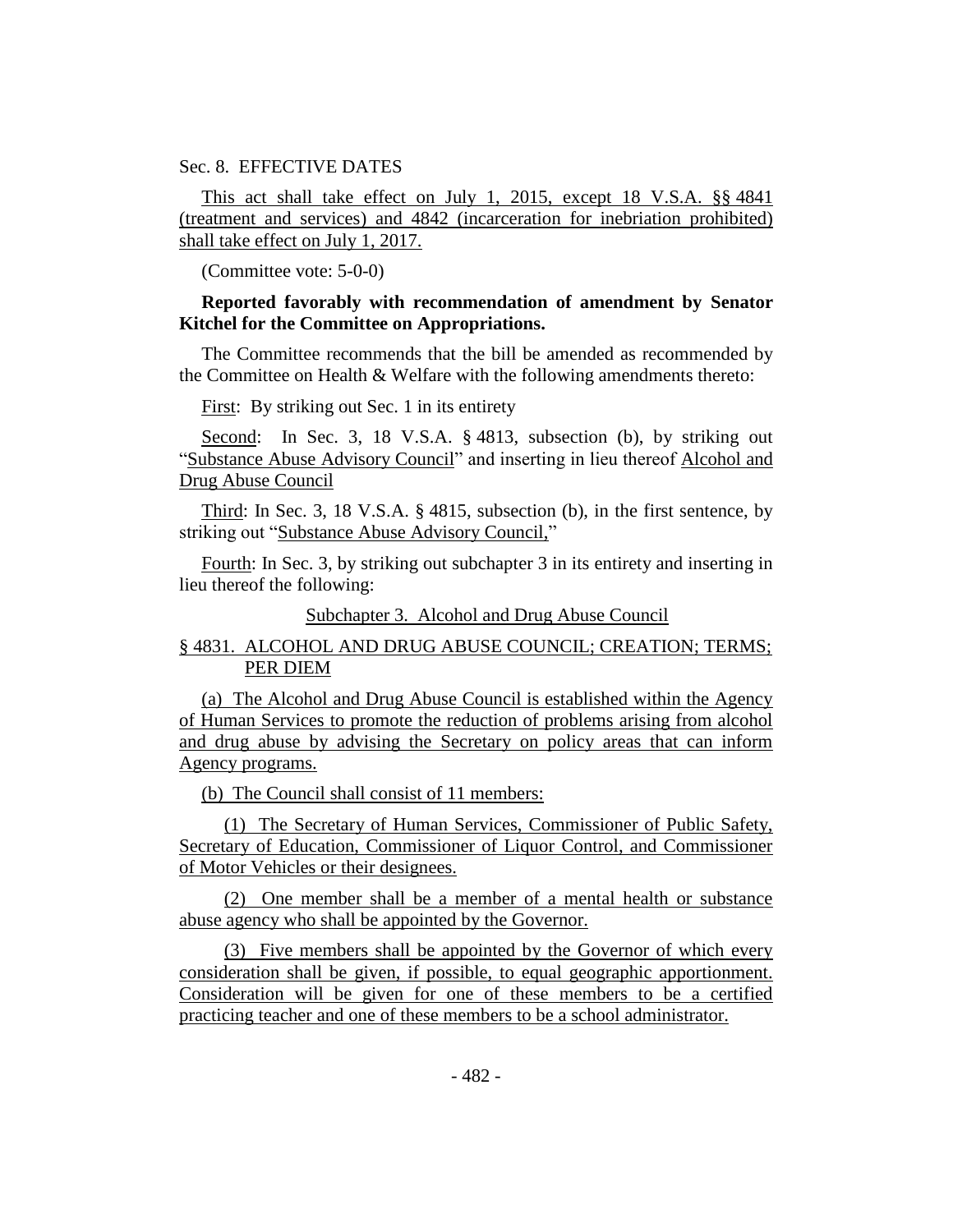(c) The term of office of members appointed pursuant to subdivisions (b)(2) and (3) of this section shall be three years.

(d) The Council membership shall annually elect a member to serve as chair.

(e) All members shall be voting members.

(f) At the expiration of the term of an appointed member or in the event of a vacancy during an unexpired term, the new member shall be appointed in the same manner as his or her predecessor. Members of the Council may be reappointed.

(g) Each member of the Council not otherwise receiving compensation from the State of Vermont or any political subdivision thereof shall be entitled to receive per diem compensation as provided in 32 V.S.A. § 1010(b). Each member shall be entitled to his or her actual and necessary expenses.

# § 4832. ADMINISTRATIVE SUPPORT

The Agency of Human Services shall provide the Council with such administrative support as is necessary for it to accomplish the purposes of this chapter.

# § 4833. DUTIES

The Council shall:

(1) advise the Governor as to the nature and extent of alcohol and drug abuse problems and the programs necessary to understand, prevent, and alleviate those problems;

(2) make recommendations to the Governor for developing a comprehensive and coordinated system for delivering effective programs, including any appropriate reassignment of responsibility for such programs;

(3) provide for coordination and communication among the regional alcohol and drug abuse councils, State agencies and departments, providers, consumers, consumer advocates, and interested citizens;

(4) jointly, with the State Board of Education, develop educational and preventive programs; and

(5) develop a five-year plan for effectively providing preventive, education, and treatment services to the Vermont public.

(Committee vote: 6-1-0)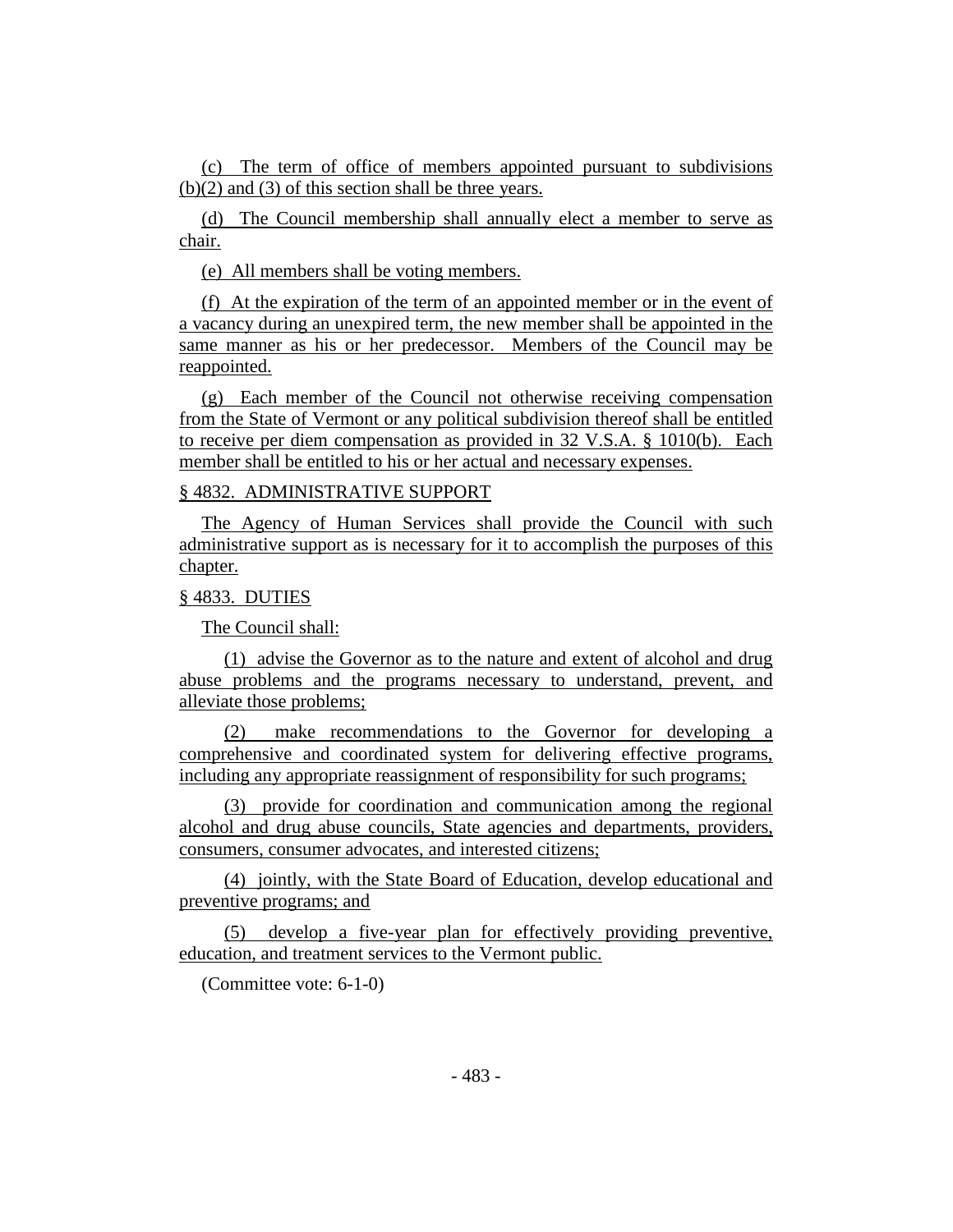An act relating to forfeiture of property associated with an animal fighting exhibition.

# **Reported favorably with recommendation of amendment by Senator Ashe for the Committee on Judiciary.**

The Committee recommends that the bill be amended by striking out all after the enacting clause and inserting in lieu thereof the following:

Sec. 1. 13 V.S.A. § 352 is amended to read:

#### § 352. CRUELTY TO ANIMALS

A person commits the crime of cruelty to animals if the person:

\* \* \*

(5)(A) owns, possesses, keeps, or trains an animal engaged in an exhibition of fighting, or possesses, keeps, or trains any animal with intent that it be engaged in an exhibition of fighting, or permits any such act to be done on premises under his or her charge or control; or

(B) owns, possesses, ships, transports, delivers, or keeps a device, equipment, or implement for the purpose of training or conditioning an animal for participation in animal fighting, or enhancing an animal's fighting capability.

\* \* \*

Sec. 2. 13 V.S.A. § 364 is amended to read:

#### § 364. ANIMAL FIGHTS

(a) A person who participates in a fighting exhibition of animals shall be in violation of subdivisions 352(5) and (6) of this title.

(b) In Notwithstanding any provision of law to the contrary, in addition to seizure of fighting birds or animals involved in a fighting exhibition, a law enforcement officer or humane officer may seize:

(1) any equipment associated with that activity;

(2) any other personal property which is used to engage in a violation or further a violation of subdivisions 352(5) and (6) of this title; and

(3) monies, securities, or other things of value furnished or intended to be furnished by a person to engage in or further a violation of subdivisions 352(5) and (6) of this title.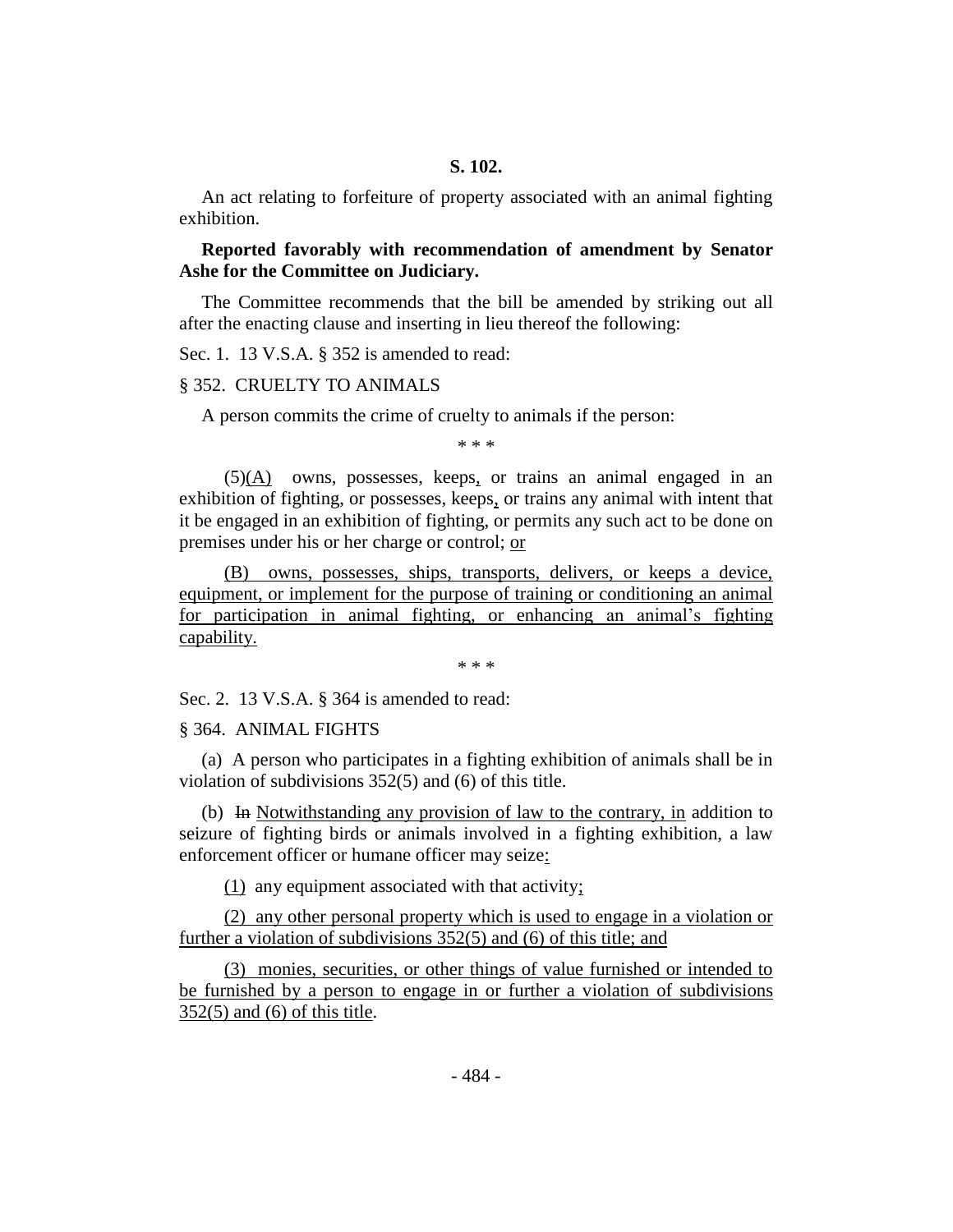(c) In addition to the imposition of a penalty under this chapter, conviction under this section shall result in forfeiture of all seized fighting animals and, equipment, and other property subject to seizure under this section. The animals may be destroyed humanely or otherwise disposed of as directed by the court.

(d) Property subject to forfeiture under this subsection may be seized upon process issued by the court having jurisdiction over the property. Seizure without process may be made:

(1) incident to a lawful arrest;

(2) pursuant to a search warrant; or

(3) if there is probable cause to believe that the property was used or is intended to be used in violation of this section.

(e) Forfeiture proceedings instituted pursuant to the provisions of this section for property other than animals are subject to the procedures and requirements for forfeiture as set forth in 18 V.S.A. chapter 84, subchapter 2.

Sec. 3. 18 V.S.A. § 4241 is amended to read:

§ 4241. SCOPE

(a) The following property shall be subject to this subchapter:

\* \* \*

(7) Any property seized pursuant to 13 V.S.A. § 364.

(b) This subchapter shall not apply to any property used or intended for use in an offense involving two ounces or less of marijuana or in connection with hemp or hemp products as defined in 6 V.S.A. § 562. This subchapter shall apply to property for which forfeiture is sought in connection with:

(1) a violation under chapter 84, subchapter 1 of this title that carries by law a maximum penalty of ten years' incarceration or greater; or

(2) a violation of 13 V.S.A. § 364.

Sec. 4. 18 V.S.A. § 4242 is amended to read:

§ 4242. SEIZURE

\* \* \*

(b) Any property subject to forfeiture under this subchapter may be seized upon process. Seizure without process may be made when:

(1) the seizure is incident to an arrest with probable cause or a search under a valid search warrant;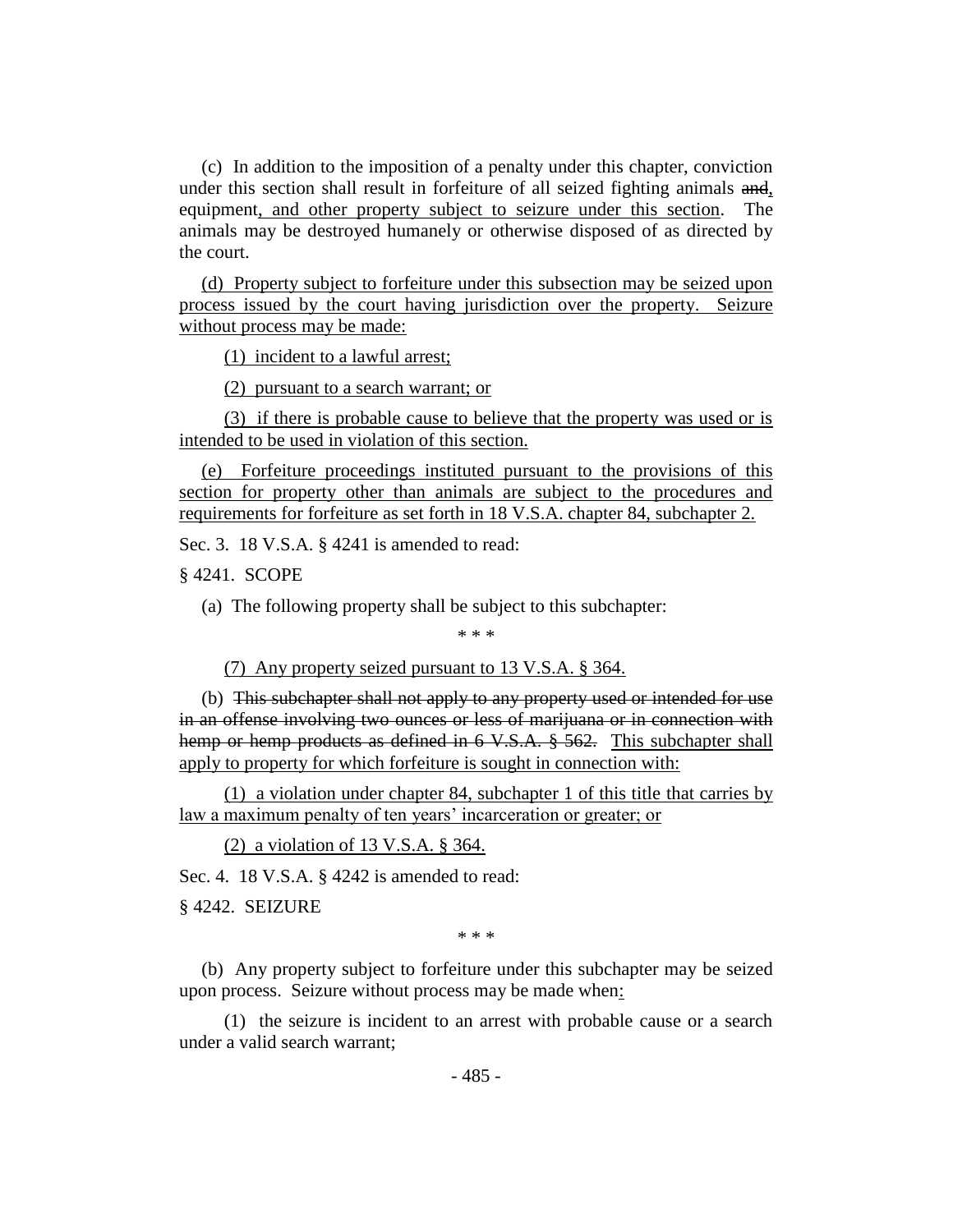(2) the property subject to seizure has been the subject of a prior judgment in favor of the state State in a forfeiture proceeding under this subchapter; or

(3) the seizure is incident to a valid warrantless search.

(c) If property is seized without process under subdivision  $(b)(1)$  or  $(3)$  of this section, the state State shall forthwith petition the court for a preliminary order or process under subsection (a) of this section.

(d) All Notwithstanding subsection 4241(b) of this title, all regulated drugs the possession of which is prohibited under this chapter are contraband and shall be automatically forfeited to the state and destroyed.

Sec. 5. 18 V.S.A. § 4243 is amended to read:

§ 4243. PETITION FOR JUDICIAL FORFEITURE PROCEDURE

(a) The State Conviction required. An asset is subject to forfeiture by judicial determination under section 4241 of this title and 13 V.S.A. § 364 if:

(1) a person is convicted of the criminal offense related to the action for forfeiture; or

(2) a person is not charged with a criminal offense related to the action for forfeiture based in whole or in part on the person's agreement to provide information regarding the criminal activity of another person.

(b) Evidence. The State may introduce into evidence in the judicial forfeiture case the fact of a conviction in the Criminal Division or any agreement made under subdivision (a)(2) of this section.

(c) Burden of proof. The State bears the burden of proving by clear and convincing evidence that the property is an instrument of or represents the proceeds of the underlying offense.

(d) Notice. Within 60 days from when the seizure occurs, the State shall notify the any owners, possessors, and lienholders of the property of the action, if known or readily ascertainable. Upon motion by the State, a court may extend the time period for sending notice for a period not to exceed 90 days for good cause shown.

(e) Return of property. If notice is not sent in accordance with subsection (d) of this section, and no time extension is granted or the extension period has expired, the law enforcement agency shall return the property to the person from whom the property was seized. An agency's return of property due to lack of proper notice does not restrict the agency's authority to commence a forfeiture proceeding at a later time. Nothing in this subsection shall require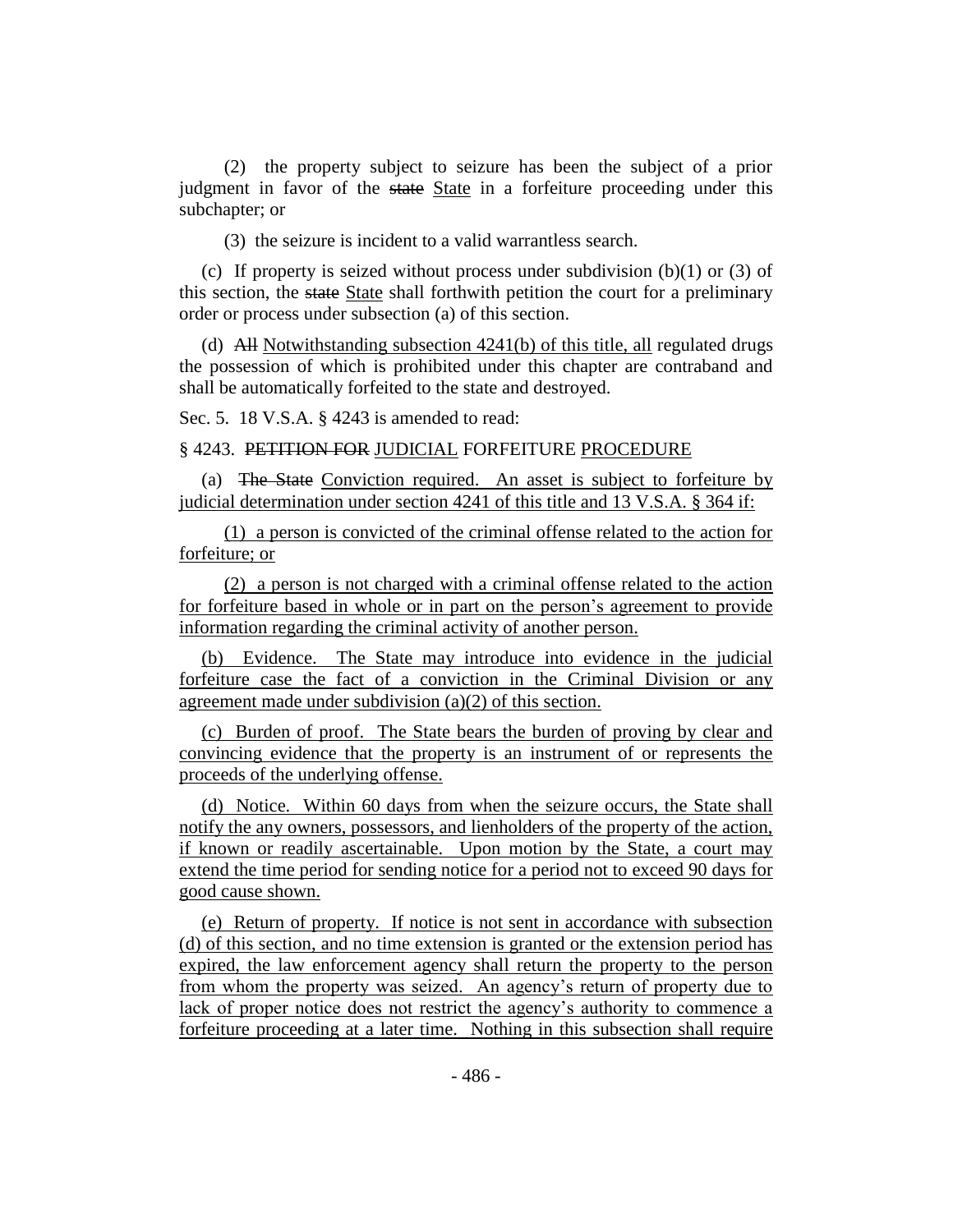the agency to return contraband, evidence, or other property that the person from whom the property was seized is not entitled to lawfully possess.

(f) Filing of petition. Except as provided in section 4243a of this title, the State shall file a petition for forfeiture of any property seized under section 4242 of this title promptly, but not more than 14 days from the date the preliminary order or process is issued. The petition shall be filed in the superior court Superior Court of the county in which the property is located or in any court with jurisdiction over a criminal proceeding related to the property.

 $(\mathbf{b})(g)$  Service of petition. A copy of the petition shall be sent by certified mail to served on all persons named in the petition as provided for in the Vermont Rules of Civil Procedure. In addition, the state State shall cause notice of the petition to be published in a newspaper of general circulation in the state State, as ordered by the court. The petition shall state:

(1) the facts upon which the forfeiture is requested, including a description of the property subject to forfeiture, and the type and quantity of regulated drug involved;

(2) the names of the apparent owner or owners, lienholders who have properly recorded their interests, and any other person appearing to have an interest; and, in the case of a conveyance, the name of the person holding title, the registered owner, and the make, model, and year of the conveyance.

Sec. 6. 18 V.S.A. § 4243a is added to read:

## § 4243a. ADMINISTRATIVE FORFEITURE PROCEDURE

(a) Scope. Forfeiture of property described in section 4241 of this title and in 13 V.S.A. § 364 that does not exceed \$25,000 in value may be administratively forfeited under this section.

(b) Notice. Within 60 days from seizure, all persons known to have an ownership, possessory, or security interest in seized property must be notified of the seizure and the intent to forfeit the property. Notice shall be served as provided for in the Vermont Rules of Civil Procedure. If there is reason to believe that notice may have an adverse result, a supervisory law enforcement official of the seizing agency may extend the period for sending notice for a period not to exceed 30 days. Upon motion to the Superior Court by the State, the Court may extend the period for sending notice for a period not to exceed 60 days.

(c) Content of notice. The notice shall contain:

(1) a description of the property;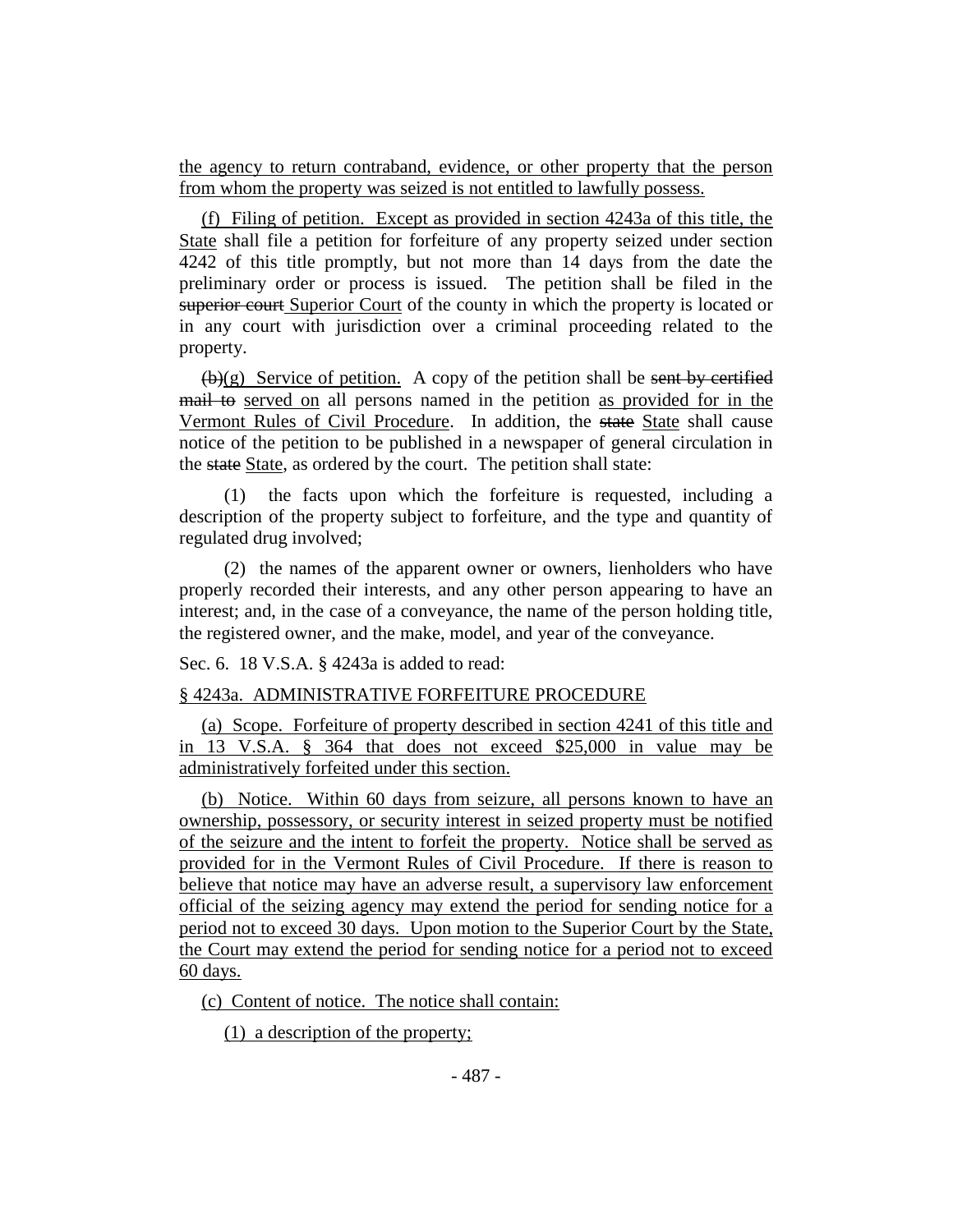(2) the date of the seizure; and

(3) notice of the right to obtain judicial review of the forfeiture and of the procedure for obtaining that judicial review.

(d) Return of property. If notice is not sent in accordance with subsection (b) of this section, and no time extension is granted or the extension period has expired, the law enforcement agency shall return the property to the person from whom the property was seized. An agency's return of property due to lack of proper notice does not restrict the agency's authority to commence a forfeiture proceeding at a later time. Nothing in this subsection shall require the agency to return contraband, evidence or other property that the person from whom the property was seized is not entitled to lawfully possess.

(e) Claims.

(1) Any person claiming property seized under this section may file a claim with the Superior Court.

(2) A claim under this subsection must be filed within 60 days after notice is received.

(3) A claim shall:

(A) identify the specific property being claimed;

(B) state the claimant's interest in such property; and

(C) be made under oath.

Sec. 7. 18 V.S.A. § 4244 is amended to read:

## § 4244. FORFEITURE HEARING

(a) The court Within 60 days following service of notice of seizure and forfeiture under sections 4243 and 4243a of this title, a claimant may file a demand for judicial determination of the forfeiture. The demand must be in the form of a civil complaint accompanied by a sworn affidavit setting forth the facts upon which the claimant intends to rely, including, if relevant, the noncriminal source of the asset or currency at issue. The demand must be filed with the court administrator in the county in which the seizure occurred.

(b) Except as provided in section 4243a, the Court shall hold a hearing on the petition no less than 14 nor more than 30 days after notice. For good cause shown, or on the court's own motion, the court may stay the forfeiture proceedings pending resolution of related criminal proceedings. If a person named in the petition is a defendant in a related criminal proceeding and the proceeding is dismissed or results in a judgment of acquittal, the petition shall be dismissed as to the defendant's interest in the property as soon as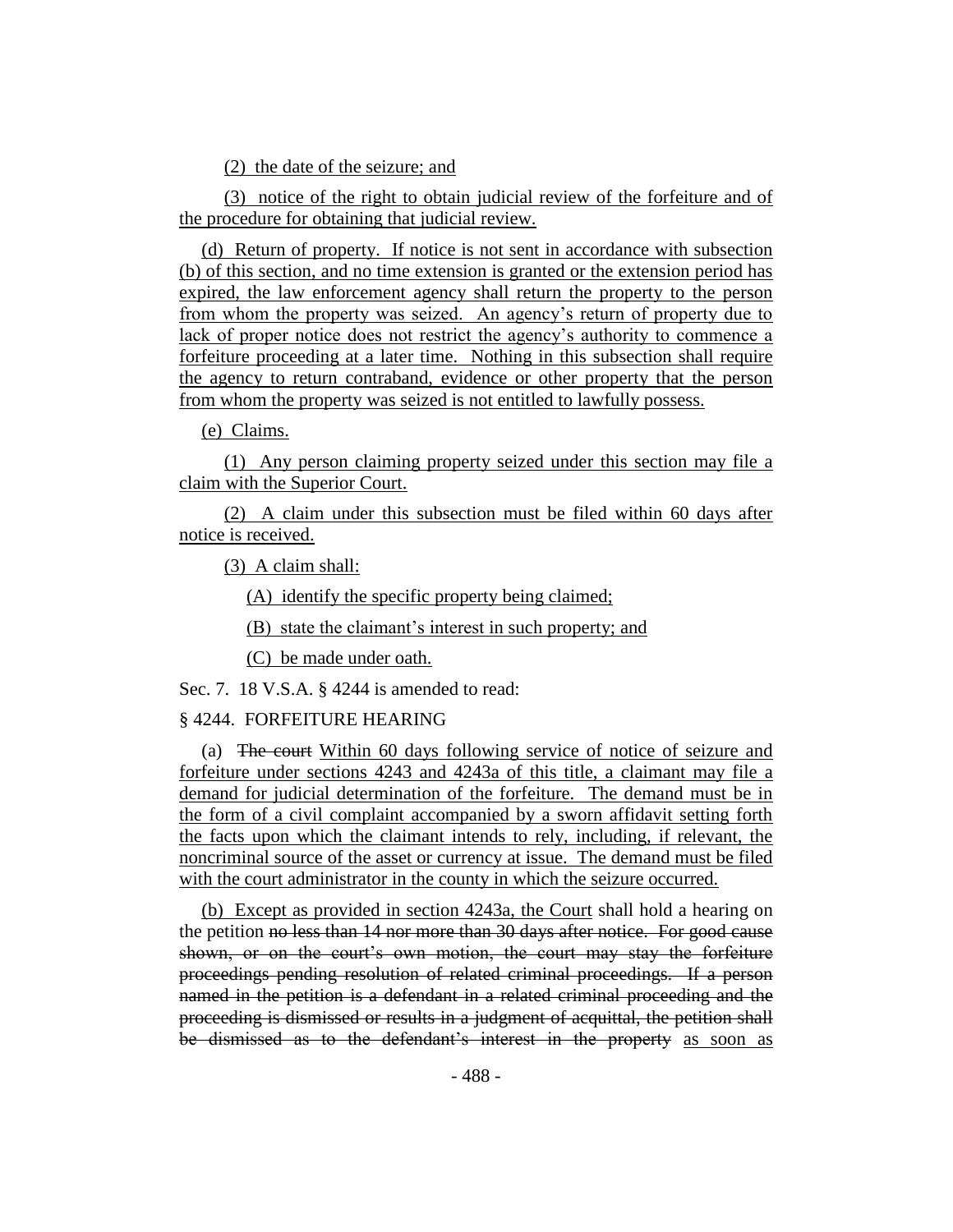practicable after, and in any event no later than 90 days following, the conclusion of the criminal prosecution.

 $(\theta)(c)$  A lienholder who has received notice of a forfeiture proceeding may intervene as a party. If the court Court finds that the lienholder has a valid, good faith interest in the subject property which is not held through a straw purchase, trust or otherwise for the actual benefit of another and that the lienholder did not at any time have knowledge or reason to believe that the property was being or would be used in violation of the law, the court Court upon forfeiture shall order compensation to the lienholder to the extent of the lienholder's interest.

(d) The Court shall not order the forfeiture of property if an owner, co-owner, or person who regularly uses the property, other than the defendant, shows by a preponderance of the evidence that the owner, co-owner, or regular user did not consent to or have any express or implied knowledge that the property was being or was intended to be used in a manner that would subject the property to forfeiture, or that the owner, co-owner, or regular user had no reasonable opportunity or capacity to prevent the defendant from using the property.

 $\overline{(e)(e)}$  The proceeding shall be against the property and shall be deemed civil in nature. The state State shall have the burden of proving all material facts by clear and convincing evidence.

 $(d)(f)$  The court Court shall make findings of fact and conclusions of law and shall issue a final order. If the petition is granted, the court Court shall order the property held for evidentiary purposes, delivered to the state treasurer State Treasurer, or, in the case of regulated drugs or property which is harmful to the public, destroyed.

Sec. 8. 18 V.S.A. § 4247 is amended to read:

## § 4247. DISPOSITION OF PROPERTY

(a) Whenever property is forfeited and delivered to the state treasurer State Treasurer under this subchapter, the state treasurer State Treasurer shall, no sooner than 90 days of the date the property is delivered, sell the property at a public sale held under 27 V.S.A. chapter 13.

(b) The proceeds from the sale of forfeited property shall first be used to offset any costs of selling the property, and then, after any liens on the property have been paid in full, applied to payment of seizure, storage, and forfeiture expenses. Remaining proceeds shall be distributed as follows:

 $(1)(A)$  Sixty percent shall be distributed among the:

(i) Judiciary;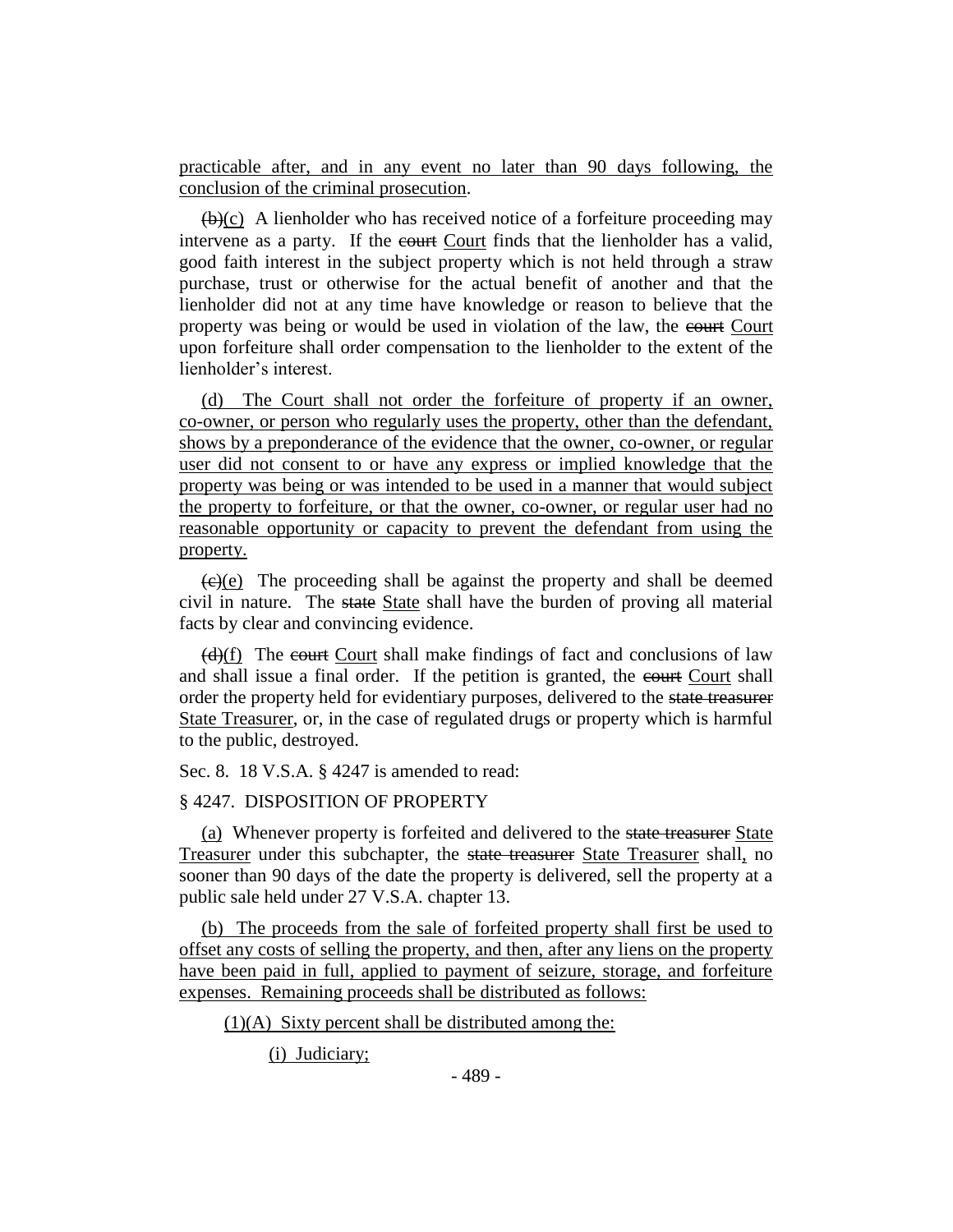(ii) Office of the Attorney General;

(iii) Office of the Defender General;

(iv) Department of State's Attorneys and Sheriffs; and

(v) State and local law enforcement agencies.

(B) The Governor's Criminal Justice and Substance Abuse Cabinet is authorized to determine the allocations among the groups listed in subdivision (A) of this subdivision (1), and may allocate proceeds to the prosecutor and law enforcement agency or agencies that participated in the enforcement effort resulting in the forfeiture. The proceeds shall be held by the Treasurer until the Cabinet notifies the Treasurer of the allocation determinations, at which time the Treasurer shall forward the allocated amounts to the appropriate agency operating funds.

(1) The remaining 40 percent shall be deposited in the General Fund. Sec. 9. ANIMAL CRUELTY RESPONSE TASK FORCE

(a) Creation. There is created a task force to evaluate the state of animal cruelty investigation and response in Vermont, including the resources devoted to animal investigation and response services and to recommend ways to consolidate, collaborate, or reorganize to use more effectively limited resources while improving the response to animal cruelty.

(b) Membership. The Task Force shall be composed of the following members:

(1) a representative from the Governor's office;

(2) a member of the Vermont State Police;

(3) a member of the VT Police Chiefs Association;

(4) a representative of the VT Animal Control Association;

(5) a Humane Officer from a VT humane society focusing on domestic animals;

(6) a Humane Officer of a VT humane society focusing on large animals (livestock);

(7) a representative of the Vermont Humane Federation;

(8) a representative of the Vermont Federation of Dog Clubs;

(9) the Executive Director of the Department of State's Attorneys and Sheriffs or designee;

(10) a representative of the Vermont Veterinary Medical Association;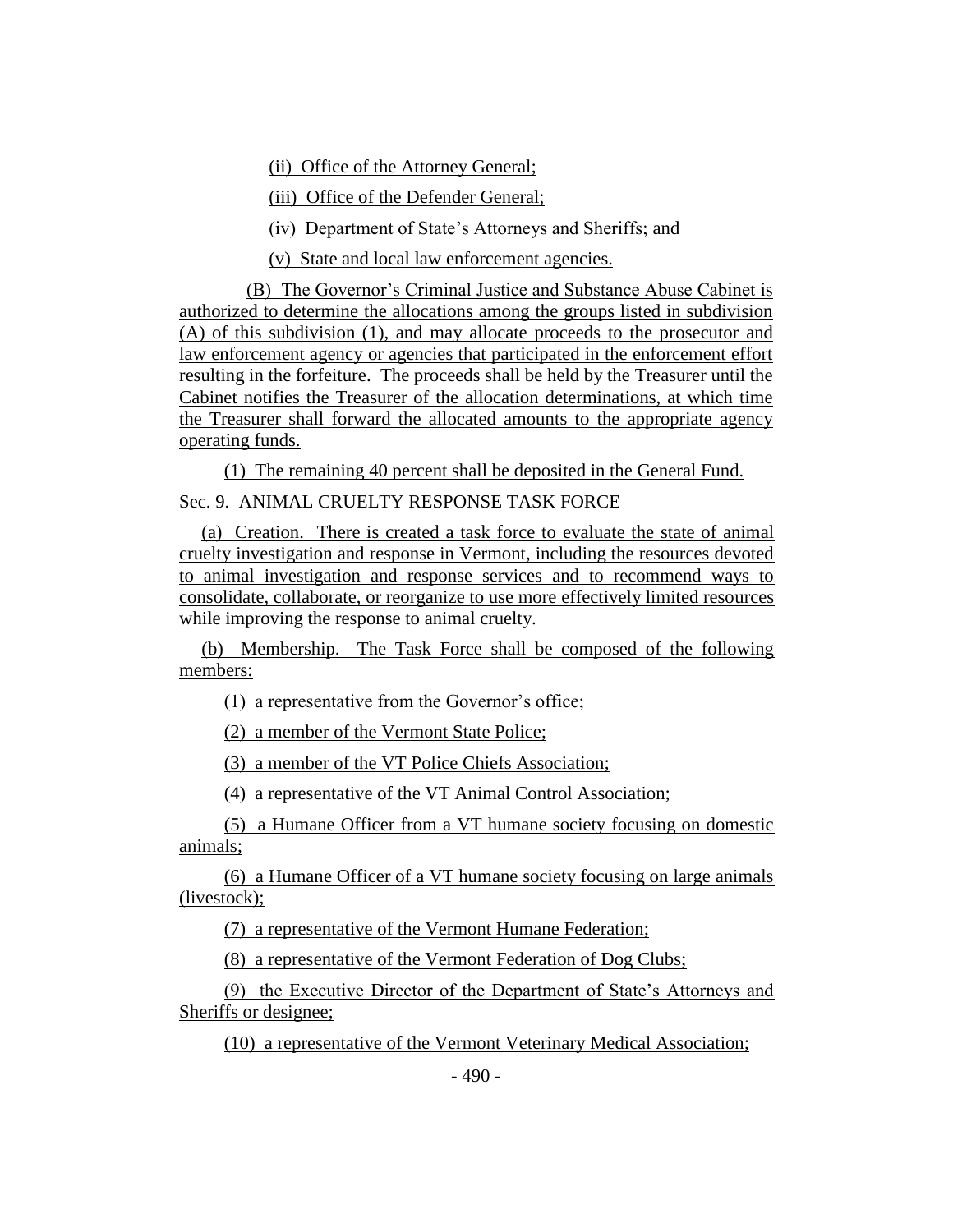(11) a representative of the Vermont Agency of Agriculture, Food and Markets;

(12) a representative of the VT Constables Association;

(13) a representative of the VT Town Clerks Association; and

(14) a representative of the Department for Children and Families.

(c) Powers and duties. The Task Force, in consultation with the Office of the Defender General, shall study and make recommendations concerning:

(1) training for humane agents, animal control officers, law enforcement officers, and prosecutors;

(2) the development of uniform response protocols for receiving, investigating, and following up on complaints of animal cruelty, including sentencing recommendations;

(3) the development of a centralized data collection system capable of sharing data collected from both the public and private sectors on animal cruelty complaints and outcomes;

(4) funding the various responsibilities that are involved with an animal cruelty investigation, including which State agencies should be responsible for any State level authority and oversight; and

(5) any other issue the Task Force determines is relevant to improve the efficiency, process, and results of animal cruelty response actions in Vermont.

(d) Report. On or before January 15, 2016, the Task Force shall report its findings and recommendations to the House and Senate Committees on Judiciary.

(e) Meetings and sunset.

(1) The representative from the Governor's office shall call the first meeting of the Task Force.

(2) The Task Force shall select a chair from among its members at the first meeting.

(3) The Task Force shall hold its first meeting no later than August 15, 2015.

(4) Meetings of the Task Force shall be public meetings.

(5) The Task Force shall cease to exist on January 16, 2016.

Sec. 10. EFFECTIVE DATE

This act shall take effect on July 1, 2015.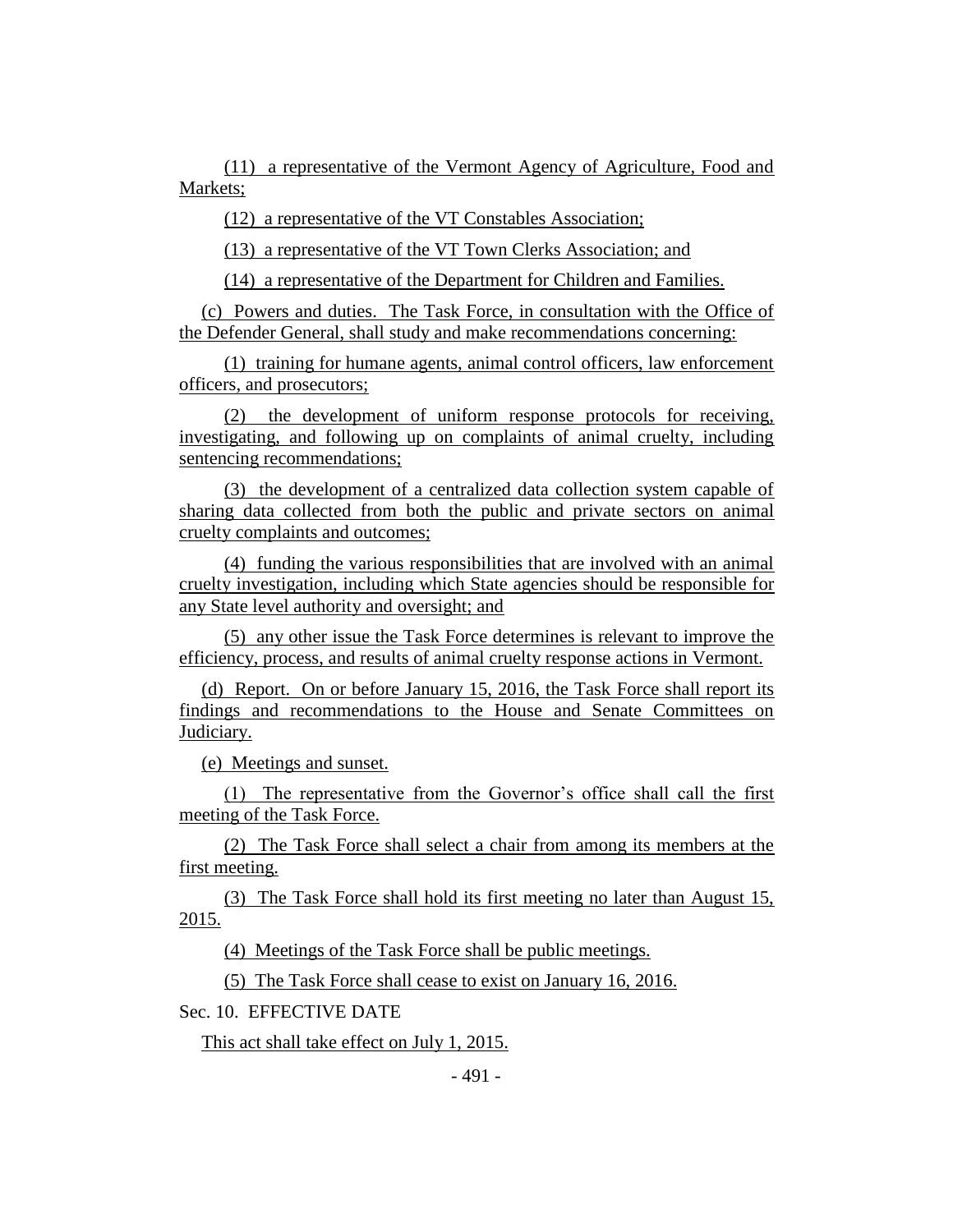And that after passage the title of the bill be amended to read:

An act relating to forfeiture of property associated with animal fighting and certain regulated drug possession, sale, and trafficking violations.

(Committee vote: 5-0-0)

# **Reported favorably with recommendation of amendment by Senator Sears for the Committee on Appropriations.**

The Committee recommends that the bill be amended as recommended by the Committee on Judiciary with the following amendment thereto:

By striking out Sec. 8 in its entirety and inserting in lieu thereof the following:

Sec. 8. 18 V.S.A. § 4247 is amended to read:

#### § 4247. DISPOSITION OF PROPERTY

(a) Whenever property is forfeited and delivered to the state treasurer State Treasurer under this subchapter, the state treasurer State Treasurer shall, no sooner than 90 days of the date the property is delivered, sell the property at a public sale held under 27 V.S.A. chapter 13.

(b) The proceeds from the sale of forfeited property shall first be used to offset any costs of selling the property, and then, after any liens on the property have been paid in full, applied to payment of seizure, storage, and forfeiture expenses. Remaining proceeds shall be distributed as follows:

 $(1)(A)$  Fifty percent shall be distributed among the:

(i) Office of the Attorney General;

(ii) Office of the Defender General;

(iii) Department of State's Attorneys and Sheriffs; and

(iv) State and local law enforcement agencies.

(B) The Governor's Criminal Justice and Substance Abuse Cabinet is authorized to determine the allocations among the groups listed in subdivision (A) of this subdivision (1), and may allocate proceeds to the prosecutor and law enforcement agency or agencies that participated in the enforcement effort resulting in the forfeiture. The proceeds shall be held by the Treasurer until the Cabinet notifies the Treasurer of the allocation determinations, at which time the Treasurer shall forward the allocated amounts to the appropriate agency operating funds.

(2) The remaining 50 percent shall be deposited in the General Fund.

(Committee vote: 6-0+1 abstention)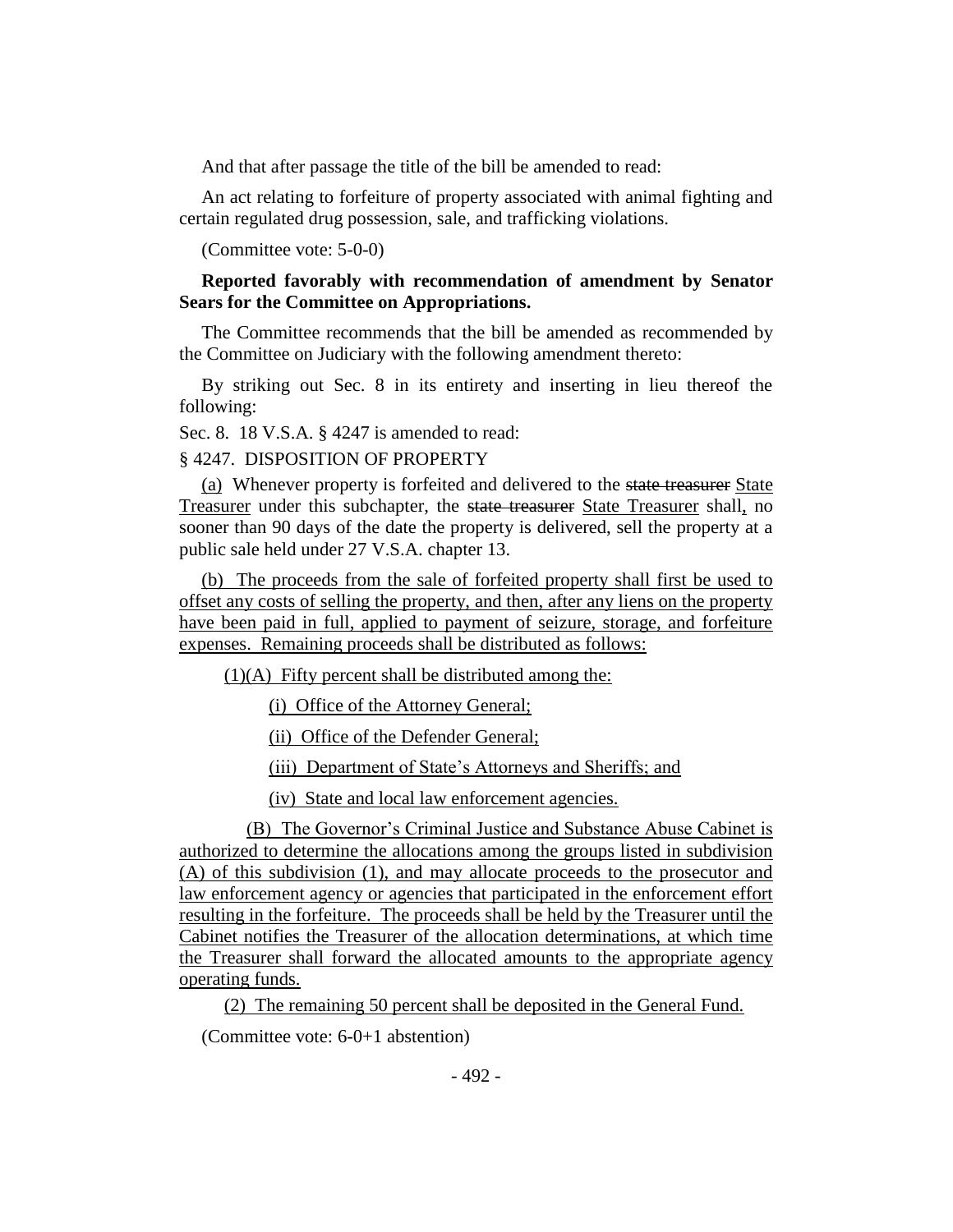#### **Joint Resolution For Action**

# **J.R.S. 21.**

Joint resolution relating to weekend adjournment.

**PENDING QUESTION:** Shall the resolution be adopted?

(For text of resolution, see Senate Journal of March 24, 2015, page 283)

# **NOTICE CALENDAR**

#### **Second Reading**

#### **Favorable with Proposal of Amendment**

#### **H. 240.**

An act relating to miscellaneous technical corrections to laws governing motor vehicles, motorboats, and other vehicles.

# **Reported favorably with recommendation of proposal of amendment by Senator Westman for the Committee on Transportation.**

The Committee recommends that the Senate propose to the House to amend the bill in Sec. 12, 23 V.S.A. § 458, by striking out the second sentence in its entirety and inserting in lieu thereof the following:

The purchaser, if If a properly licensed, on attaching the number plate with temporary validation stickers, temporary plate or decal purchaser either attaches to the motor vehicle, motorboat, snowmobile, or all-terrain vehicle, or carries in the motorboat such number plate or decal, he or she may operate the same for a period not to exceed 60 consecutive days immediately following the purchase.

(Committee vote: 5-0-0)

(No House amendments.)

#### **ORDERED TO LIE**

# **S. 133.**

An act relating to an employee's use of benefits.

**PENDING ACTION:** Second Reading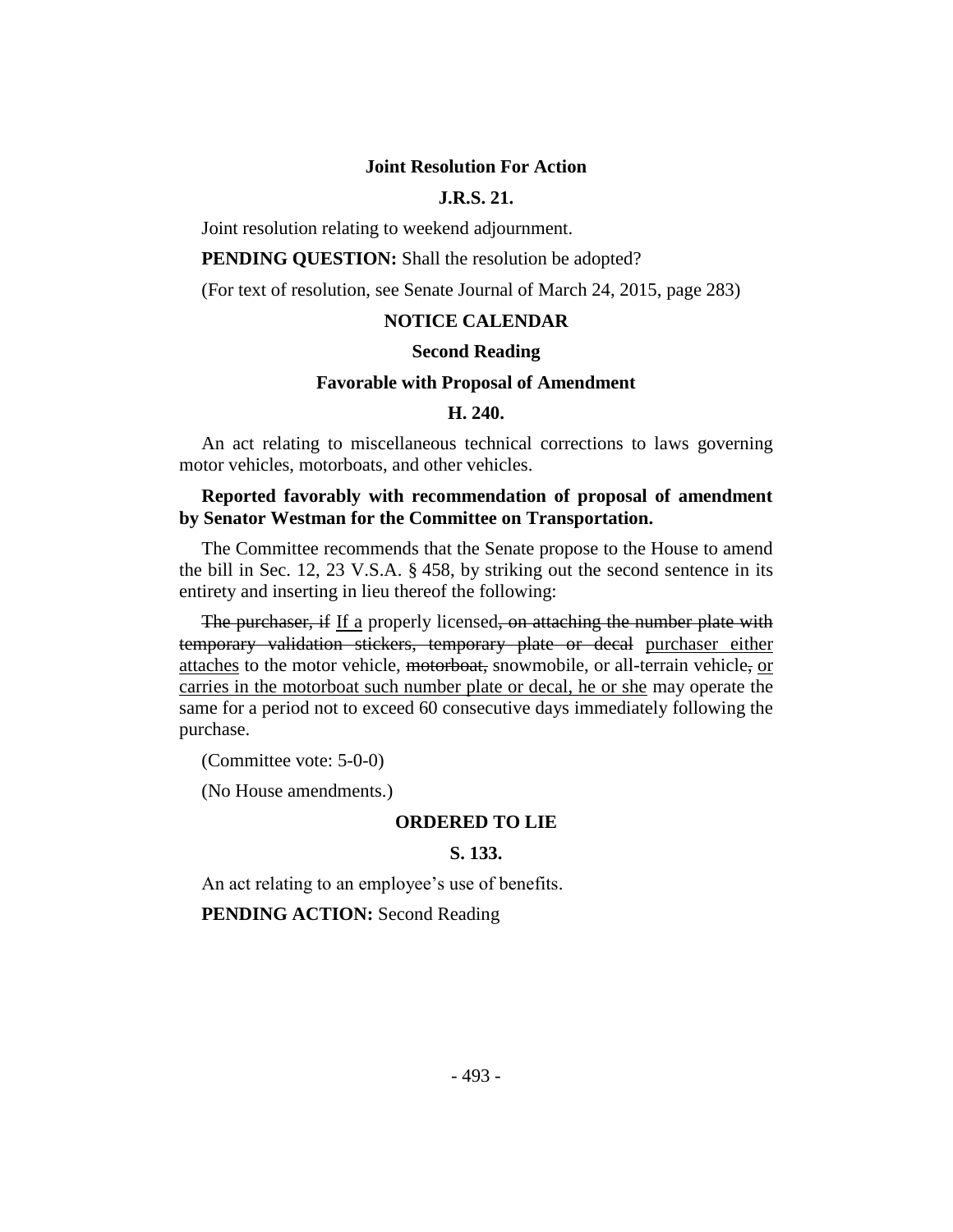# **CONFIRMATIONS**

The following appointments will be considered by the Senate, as a group, under suspension of the Rules, as moved by the President *pro tempore,* for confirmation together and without debate, by consent thereby given by the Senate. However, upon request of any senator, any appointment may be singled out and acted upon separately by the Senate, with consideration given to the report of the Committee to which the appointment was referred, and with full debate; and further, all appointments for the positions of Secretaries of Agencies, Commissioners of Departments, Judges, Magistrates, and members of the Public Service Board shall be fully and separately acted upon.

Robert Ide of Peacham – Commissioner, Department of Motor Vehicles – By Sen. Kitchel for the Committee on Transportation. (3/12/15)

Sue Minter of Waterbury Center – Secretary, Agency of Transportation – By Sen. Westman for the Committee on Transportation. (3/13/15)

Patricia Moulton of Montpelier – Secretary, Agency of Commerce and Community Development – By Sen. Balint for the Committee on Econ. Dev., Housing and General Affairs. (3/24/15)

Noelle MacKay of Shelburne – Commissioner, Department of Housing and Community Development – By Sen. Balint for the Committee on Econ. Dev., Housing and General Affairs. (3/24/15)

Annie Noonan of Montpelier – Commissioner, Department of Labor – Sen. Cummings for the Committee on Econ. Dev., Housing and General Affairs. (3/24/15)

Megan Smith of Mendon – Commissioner, Department of Tourism and Marketing – Sen. Mullin for the Committee on Econ. Dev., Housing and General Affairs. (3/24/15)

Andrew Pallito of Jericho – Commissioner, Department of Corrections – Sen. Mazza for the Committee on Institutions. (3/24/15)

Michael Obuchowski of Montpelier – Commissioner, Department of Buildings and General Services – Sen. Balint for the Committee on Institutions. (3/24/15)

Maribeth Spellman of Richmond – Commissioner, Department of Human Resources – Sen. Collamore for the Committee on Government Operations. (3/24/15)

Rebecca Holcombe of Norwich – Secretary of Education – Sen. Cummings for the Committee on Education. (3/24/15)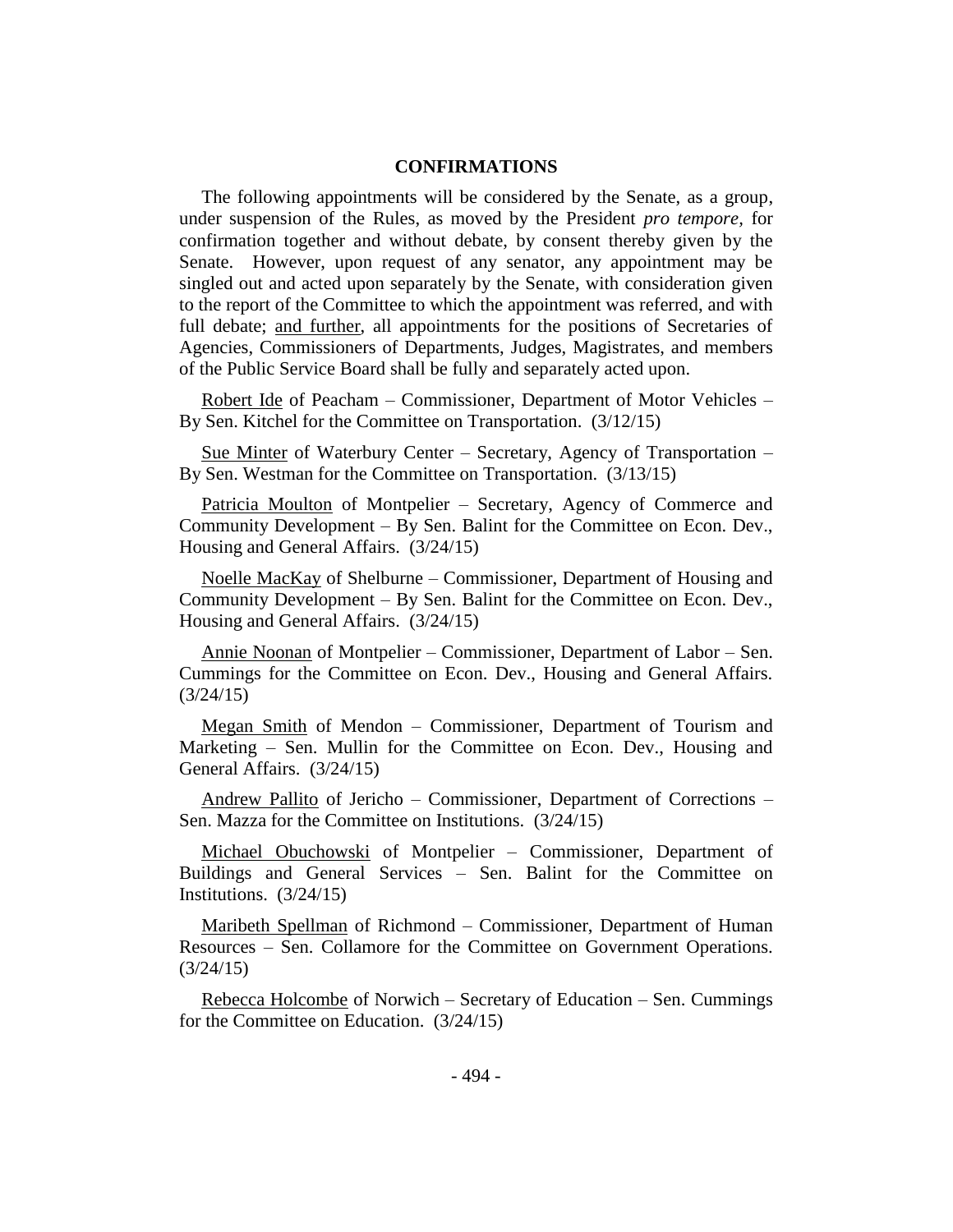Harry Chen, M.D. of Burlington – Commissioner of Health – Sen. McCormack for the Committee on Health and Welfare. (3/25/15)

Steven Costantino of Providence, RI – Commissioner of the Department of Health Access – Sen. Pollina for the Committee on Health and Welfare. (3/25/15)

Kenneth Schatz of Burlington – Commissioner, Department for Children and Families – Sen. Pollina for the Committee on Health and Welfare. (3/25/15)

Susan Wehry of Burlington – Commissioner, Department of Disabilities, Aging and Independent Living – By Sen. Lyons for the Committee on Health and Welfare. (3/25/15)

Paul Dupre of Barre – Commissioner, Department of Mental Health – By Sen. Lyons for the Committee on Health and Welfare. (3/25/15)

William Hoser of Chester – Member of the Vermont Board of Medical Practice – By Sen. McCormack for the Committee on Health and Welfare. (3/13/15)

Sarah Flynn of Burlington – Member of the Community High School of Vermont Board – By Sen. Zuckerman for the Committee on Education. (3/13/15)

Churchill Hindes of Colchester – Member, Vermont State Colleges Board of Trustees – By Sen. Zuckerman for the Committee on Education. (3/13/15)

Michael Pieciak of Winooski – Member, Vermont State Colleges Board of Trustees – By Sen. Zuckerman for the Committee on Education. (3/13/15)

Patricia Boucher of Enosburg Falls – Member of the Parole Board – Sen. McAllister for the Committee on Institutions. (3/17/15)

Robert Greemore of Barre – Member of the State Labor Relations Board – Sen. Cummings for the Committee on Econ. Dev., Housing and General Affairs. (3/24/15)

Mary P. Miller of Waterbury – Member of the State Housing Authority – Sen. Cummings for the Committee on Econ. Dev., Housing and General Affairs. (3/24/15)

Mary Stephens of Forestdale – Alternate Member of the Parole Board – Sen. McAllister for the Committee on Institutions. (3/24/15)

Jessica Holmes of Cornwall – Member of the Green Mountain Care Board – Sen. Collamore for the Committee on Health and Welfare. (3/25/15)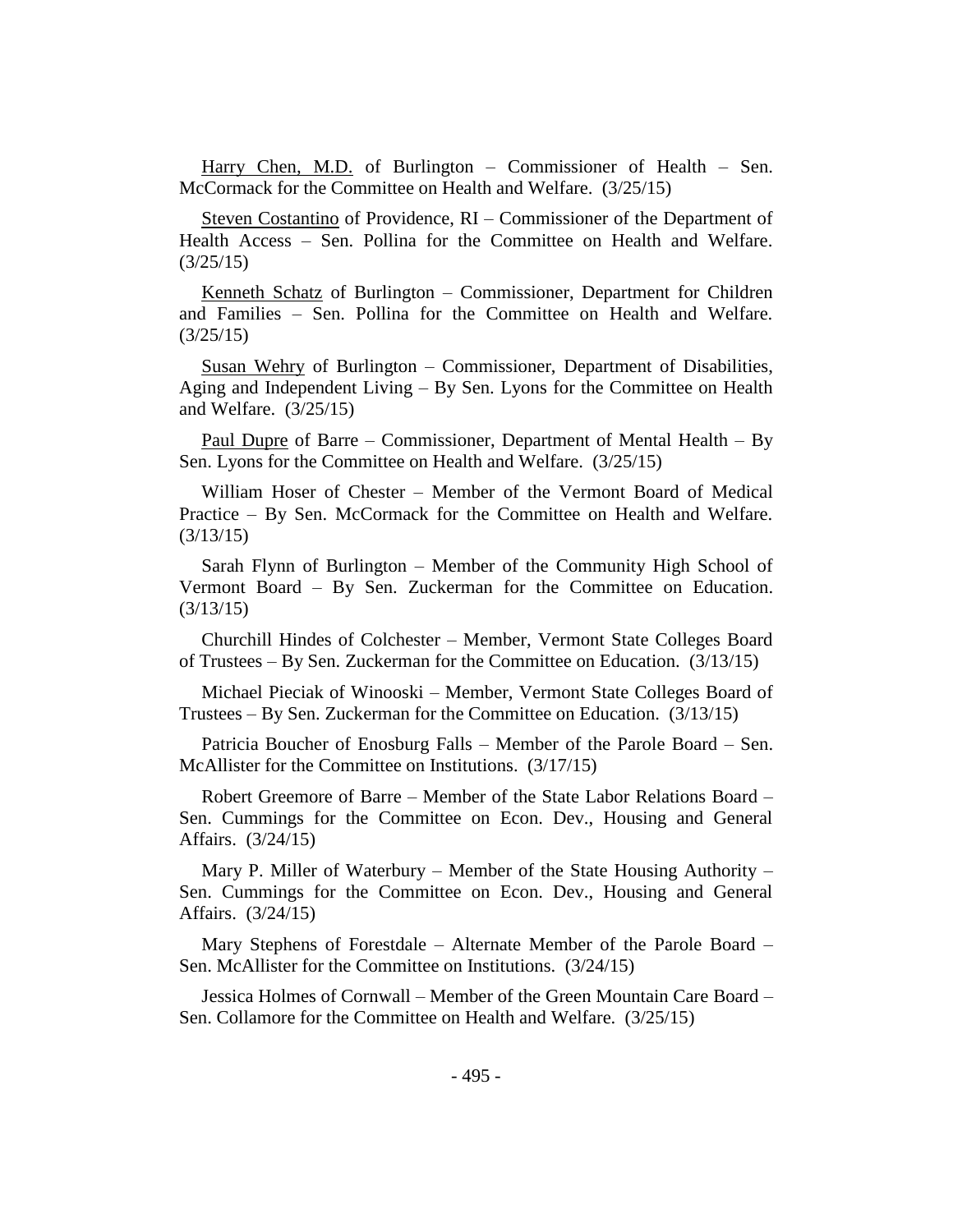Scott Connolly of Burlington – Member of the Vermont Tobacco Evaluation and Review Board – Sen. Collamore for the Committee on Health and Welfare. (3/26/15)

Dawn Fuller-Ball of Randolph – Member of the Tobacco Evaluation and Review Board – Sen. Collamore for the Committee on Health and Welfare. (3/26/15)

Joslyn L. Wilschek of Montpelier – Member of the Human Services Board – Sen. Collamore for the Committee on Health and Welfare. (3/26/15)

## **REPORTS ON FILE**

#### **Reports 2015**

Pursuant to the provisions of 2 V.S.A. §20(c), one (1) hard copy of the following report is on file in the office of the Secretary of the Senate. Effective January 2010, pursuant to Act No. 192, Adj. Sess.  $(2008)$  §5.005 $(g)$ some reports will automatically be sent by electronic copy only and can be found on the State of Vermont Legislative webpage.

1. Working Lands Enterprise Initiative Annual Report: Fiscal Year 2014. (Vermont Agency of Agriculture, Food and Markets) (March 2015)

## **FOR INFORMATION ONLY**

#### **CROSSOVER DEADLINES**

The Senate Rules Committee established the following Crossover deadlines:

(1) All **Senate** bills must be reported out of the last committee of reference (including the Committees on Appropriations and Finance, except as provided below in (2) and the exceptions listed below) on or before **Friday, March 13, 2015**, and filed with the Secretary of the Senate so that they may be placed on the Calendar for Notice the next legislative day.

(2) All **Senate** bills referred pursuant to Senate Rule 31 to the Committees on Appropriations and Finance must be reported out by the last of those committees on or before **Friday, March 20, 2015**, and filed with the Secretary of the Senate so that they may be placed on the Calendar for Notice the next legislative day.